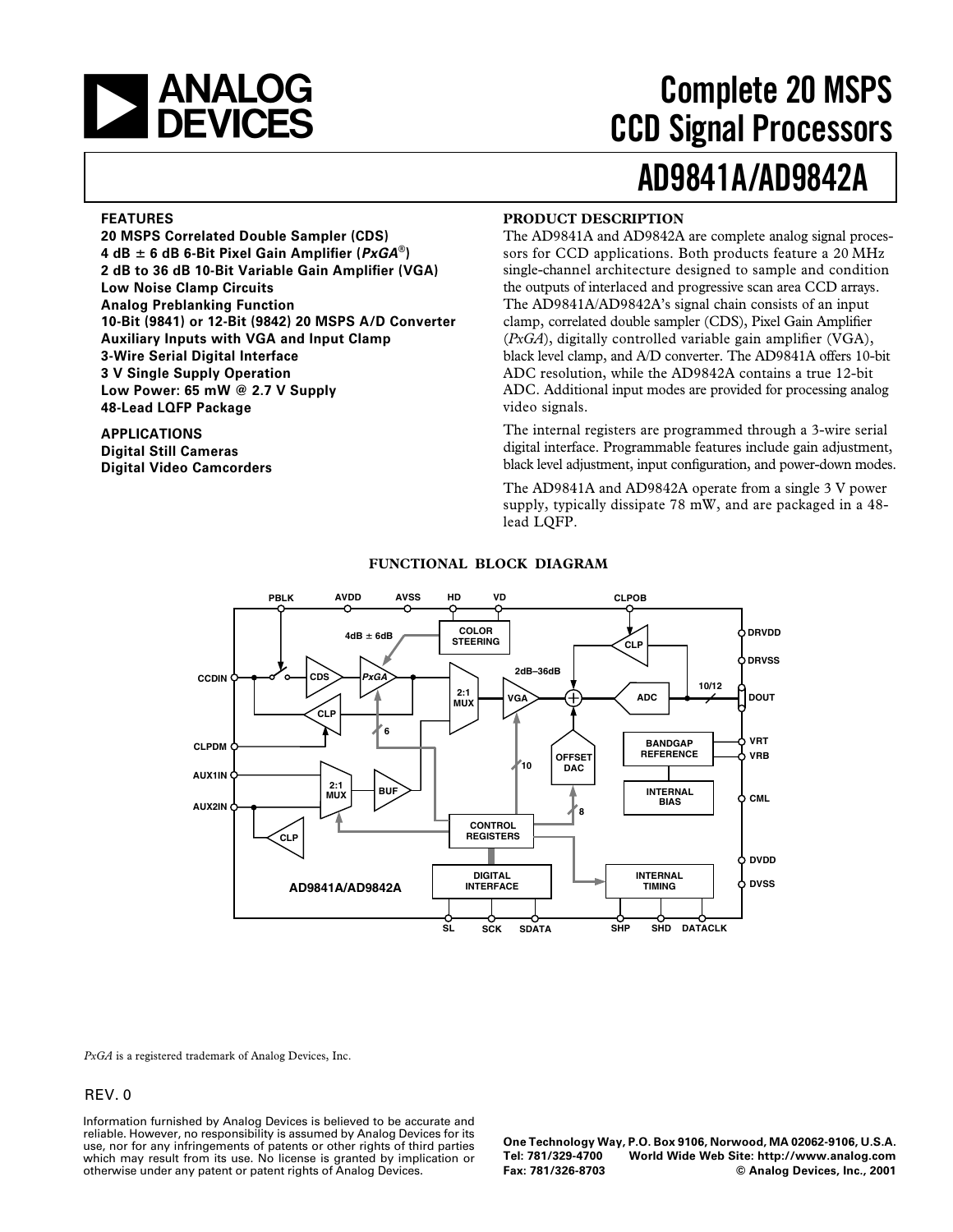# **AD9841A/AD9842A–SPECIFICATIONS**

**GENERAL SPECIFICATIONS** (T<sub>MIN</sub> to T<sub>MAX</sub>, AVDD = DVDD = 3.0 V,  $f_{DATACLK}$  = 20 MHz, unless otherwise noted.)

| Parameter                       | Min   | Typ                    | Max                                      | Unit                   |
|---------------------------------|-------|------------------------|------------------------------------------|------------------------|
| TEMPERATURE RANGE               |       |                        |                                          |                        |
| Operating                       | $-20$ |                        | $+85$                                    | $\rm ^{\circ}C$        |
| Storage                         | $-65$ |                        | $+150$                                   | $\rm ^{\circ}C$        |
| POWER SUPPLY VOLTAGE            |       |                        |                                          |                        |
| Analog, Digital, Digital Driver | 2.7   |                        | 3.6                                      | V                      |
| POWER CONSUMPTION               |       |                        |                                          |                        |
| Normal Operation                |       |                        | (Specified Under Each Mode of Operation) |                        |
| Power-Down Modes                |       |                        |                                          |                        |
| Fast Recovery Mode              |       | 30                     |                                          | mW                     |
| Standby                         |       | 5                      |                                          | mW                     |
| <b>Total Power-Down</b>         |       |                        |                                          | mW                     |
| <b>MAXIMUM CLOCK RATE</b>       | 20    |                        |                                          | <b>MHz</b>             |
| A/D CONVERTER (AD9841A)         |       |                        |                                          |                        |
| Resolution                      | 10    |                        |                                          | <b>Bits</b>            |
| Differential Nonlinearity (DNL) |       | $\pm 0.4$              | ±1.0                                     | <b>LSB</b>             |
| No Missing Codes                | 10    |                        |                                          | <b>Bits Guaranteed</b> |
| Full-Scale Input Voltage        |       | 2.0                    |                                          | V                      |
| Data Output Coding              |       | <b>Straight Binary</b> |                                          |                        |
| A/D CONVERTER (AD9842A)         |       |                        |                                          |                        |
| Resolution                      | 12    |                        |                                          | <b>Bits</b>            |
| Differential Nonlinearity (DNL) |       | $\pm 0.5$              | ±1.0                                     | <b>LSB</b>             |
| No Missing Codes                | 12    |                        |                                          | <b>Bits Guaranteed</b> |
| Full-Scale Input Voltage        |       | 2.0                    |                                          | V                      |
| Data Output Coding              |       | <b>Straight Binary</b> |                                          |                        |
| <b>VOLTAGE REFERENCE</b>        |       |                        |                                          |                        |
| Reference Top Voltage (VRT)     |       | 2.0                    |                                          | V                      |
| Reference Bottom Voltage (VRB)  |       | 1.0                    |                                          | V                      |

Specifications subject to change without notice.

### $\textbf{DIGITAL SPECIFICATIONS}$  (DRVDD = 2.7 V,  $\textbf{C}_L = 20$  pF unless otherwise noted.)

| <b>Parameter</b>                                         | <b>Symbol</b> | Min | Typ | Max | Unit |
|----------------------------------------------------------|---------------|-----|-----|-----|------|
| <b>LOGIC INPUTS</b>                                      |               |     |     |     |      |
| High Level Input Voltage                                 | $\rm V_{IH}$  | 2.1 |     |     | v    |
| Low Level Input Voltage                                  | $V_{IL}$      |     |     | 0.6 |      |
| High Level Input Current                                 | $I_{\rm IH}$  |     | 10  |     | μA   |
| Low Level Input Current                                  | $I_{IL}$      |     | 10  |     | μA   |
| Input Capacitance                                        | $C_{IN}$      |     | 10  |     | pF   |
| LOGIC OUTPUTS                                            |               |     |     |     |      |
| High Level Output Voltage, $I_{OH} = 2 \text{ mA}$       | $V_{OH}$      | 2.2 |     |     | V    |
| Low Level Output Voltage, $I_{\text{OL}} = 2 \text{ mA}$ | $V_{OL}$      |     |     | 0.5 |      |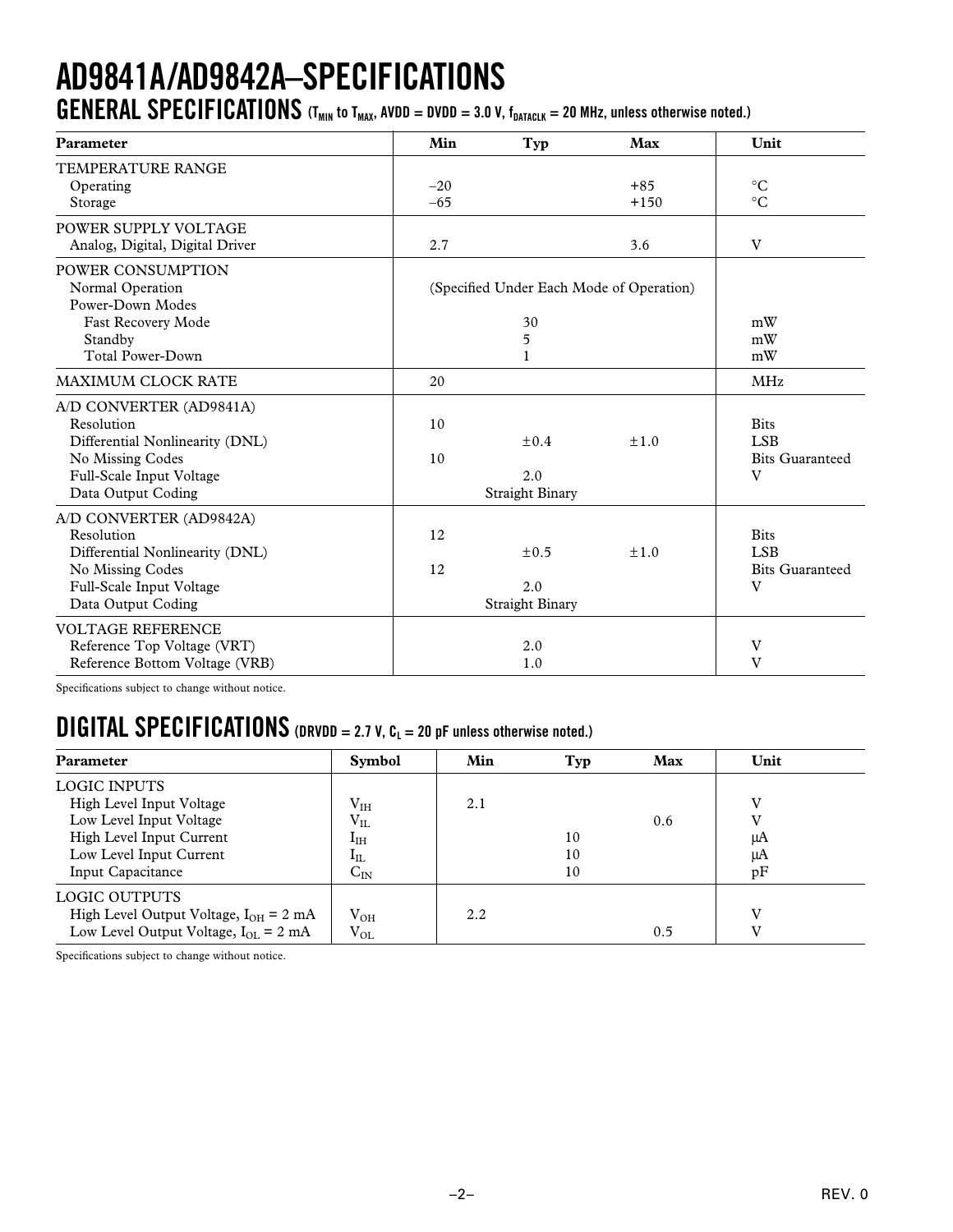$\mathbf{AD9841A\text{ }CCD\text{-}MODE \text{ }SPECIFICATIONS$  wise noted.)<br> $\mathbf{AD9841A\text{ }CCD\text{-}MODE \text{ }SPECIFICATIONS$  wise noted.)

| Parameter                                                                                                                                                                                                                                                                                                   | Min<br>Typ<br>Max                                                                  | Unit                                      | <b>Notes</b>                                                                                                                                                                                                                                                                               |
|-------------------------------------------------------------------------------------------------------------------------------------------------------------------------------------------------------------------------------------------------------------------------------------------------------------|------------------------------------------------------------------------------------|-------------------------------------------|--------------------------------------------------------------------------------------------------------------------------------------------------------------------------------------------------------------------------------------------------------------------------------------------|
| POWER CONSUMPTION                                                                                                                                                                                                                                                                                           | 78                                                                                 | mW                                        | See TPC 1 for Power Curves                                                                                                                                                                                                                                                                 |
| MAXIMUM CLOCK RATE                                                                                                                                                                                                                                                                                          | 20                                                                                 | $\mathbf{MHz}$                            |                                                                                                                                                                                                                                                                                            |
| <b>CDS</b><br>Gain<br>Allowable CCD Reset Transient <sup>1</sup><br>Max Input Range Before Saturation <sup>1</sup><br>Max CCD Black Pixel Amplitude <sup>1</sup>                                                                                                                                            | $\boldsymbol{0}$<br>500<br>1.0<br>200                                              | dB<br>mV<br>V p-p<br>mV                   | See Input Waveform in Footnote 1<br>PxGA Gain at 4 dB                                                                                                                                                                                                                                      |
| PIXEL GAIN AMPLIFIER (PxGA)<br>Max Input Range<br>Max Output Range<br>Gain Control Resolution<br>Gain Monotonicity<br>Gain Range (Two's Complement Coding)<br>Min Gain (PxGA Gain Code 32)<br>Max Gain (PxGA Gain Code 31)                                                                                  | 1.0<br>1.6<br>64<br>Guaranteed<br>$-2$<br>10                                       | $V_{p-p}$<br>$V p-p$<br>Steps<br>dB<br>dB | $PxGA$ Gain at 4 dB<br>At Any PxGA Gain<br>See Figure 28 for PxGA Gain Curve                                                                                                                                                                                                               |
| VARIABLE GAIN AMPLIFIER (VGA)<br>Max Input Range<br>Max Output Range<br>Gain Control Resolution<br>Gain Monotonicity<br>Gain Range<br>Low Gain (VGA Gain Code 91)<br>Max Gain (VGA Gain Code 1023)                                                                                                          | 1.6<br>2.0<br>1024<br>Guaranteed<br>$\overline{c}$<br>36                           | V p-p<br>V p-p<br>Steps<br>dB<br>dB       | See Figure 29 for VGA Gain Curve                                                                                                                                                                                                                                                           |
| <b>BLACK LEVEL CLAMP</b><br>Clamp Level Resolution<br>Clamp Level<br>Min Clamp Level<br>Max Clamp Level                                                                                                                                                                                                     | 256<br>$\mathbf{0}$<br>63.75                                                       | Steps<br><b>LSB</b><br><b>LSB</b>         | Measured at ADC Output                                                                                                                                                                                                                                                                     |
| SYSTEM PERFORMANCE<br>Gain Accuracy, VGA Code 91 to 1023 <sup>2</sup><br>PxGA Gain Accuracy<br>Min Gain (PxGA Register Code 32)<br>Max Gain (PxGA Code 31)<br>Peak Nonlinearity, 500 mV Input Signal<br>Peak Nonlinearity, 800 mV Input Signal<br><b>Total Output Noise</b><br>Power Supply Rejection (PSR) | $-0.5$<br>$+0.5$<br>$-1$<br>0<br>$+1$<br>11<br>12<br>13<br>0.1<br>0.4<br>0.2<br>40 | dB<br>dB<br>$\%$<br>$\%$<br>LSB rms<br>dB | Specifications Include Entire Signal Chain<br>Use Equations on Page 19 to Calculate Gain<br>VGA Gain Fixed at 2 dB (Code 91)<br>VGA Gain Fixed at 2 dB (Code 91)<br>12 dB Gain Applied<br>8 dB Gain Applied<br>AC Grounded Input, 6 dB Gain Applied<br>Measured with Step Change on Supply |
| POWER-UP RECOVERY TIME<br>Fast Recovery Mode<br>Reference Standby Mode<br>Total Shutdown Mode<br>Power-Off Condition                                                                                                                                                                                        | 0.1<br>$\mathbf{1}$<br>3<br>15                                                     | ms<br>ms<br>ms<br>ms                      | Normal Clock Signals Applied                                                                                                                                                                                                                                                               |

NOTES

<sup>1</sup>Input Signal Characteristics defined as follows:

Л **500mV TYP RESET TRANSIENT 200mV MAX OPTICAL BLACK PIXEL 1V MAX INPUT SIGNAL RANGE**

2 *PxGA* gain fixed at 4 dB.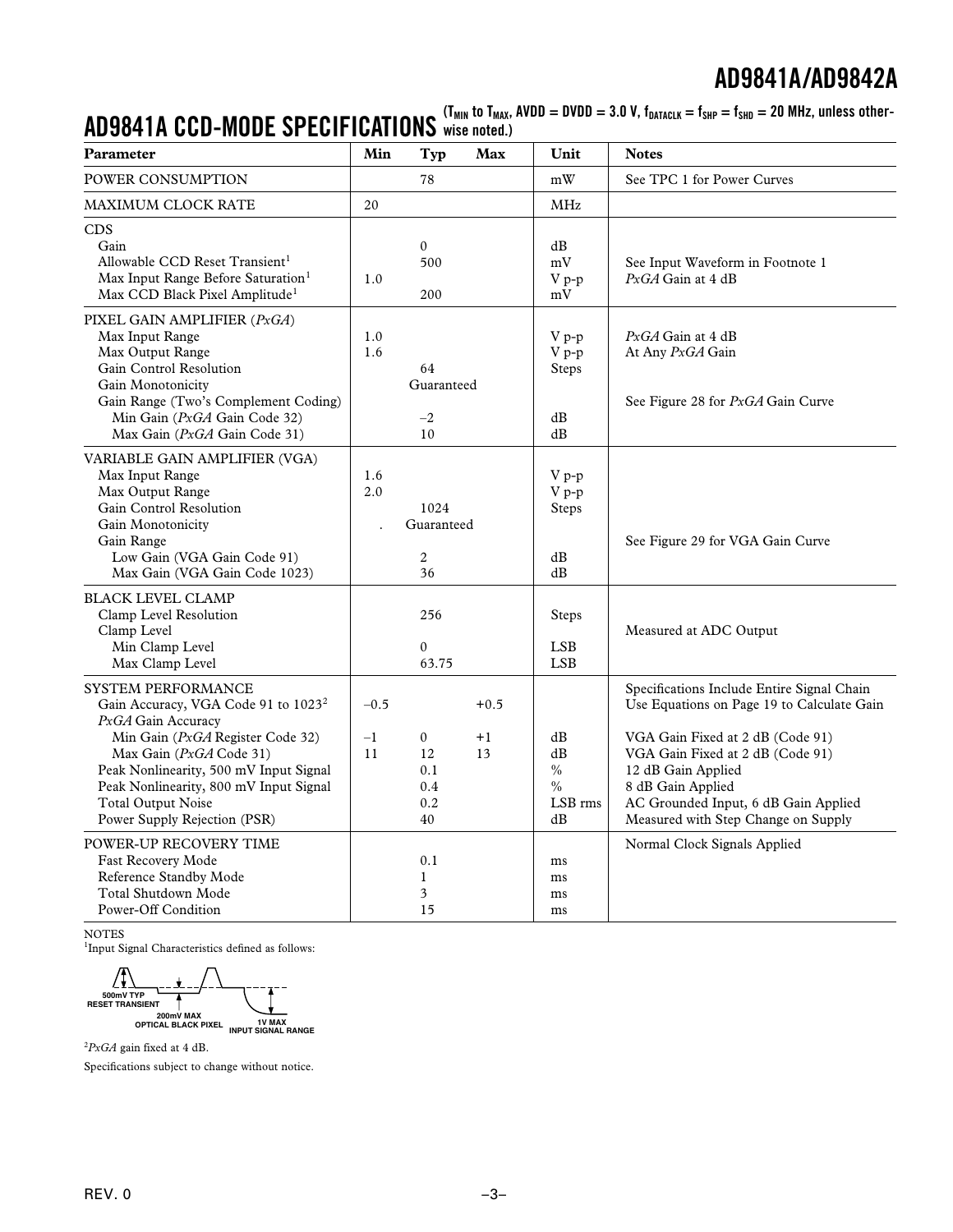# **AD9841A/AD9842A–SPECIFICATIONS**

**AD9842A CCD-MODE SPECIFICATIONS** (T<sub>MIN</sub> to T<sub>MAX</sub>, AVDD = DVDD = 3.0 V, f<sub>DATACLK</sub> = f<sub>SHD</sub> = f<sub>SHD</sub> = 20 MHz, unless

| Parameter                                                                                                                                                                                                                                                                  | Min                  | Typ                                        | Max                  | Unit                                       | <b>Notes</b>                                                                                                                                                                                                                                                          |
|----------------------------------------------------------------------------------------------------------------------------------------------------------------------------------------------------------------------------------------------------------------------------|----------------------|--------------------------------------------|----------------------|--------------------------------------------|-----------------------------------------------------------------------------------------------------------------------------------------------------------------------------------------------------------------------------------------------------------------------|
| <b>POWER CONSUMPTION</b>                                                                                                                                                                                                                                                   |                      | 78                                         |                      | mW                                         | See TPC 1 for Power Curves                                                                                                                                                                                                                                            |
| <b>MAXIMUM CLOCK RATE</b>                                                                                                                                                                                                                                                  | 20                   |                                            |                      | <b>MHz</b>                                 |                                                                                                                                                                                                                                                                       |
| <b>CDS</b><br>Gain<br>Allowable CCD Reset Transient <sup>1</sup><br>Max Input Range Before Saturation <sup>1</sup><br>Max CCD Black Pixel Amplitude <sup>1</sup>                                                                                                           | 1.0                  | $\boldsymbol{0}$<br>500<br>200             |                      | dB<br>$\rm mV$<br>V p-p<br>mV              | See Input Waveform in Footnote 1<br>$PxGA$ Gain at 4 dB                                                                                                                                                                                                               |
| PIXEL GAIN AMPLIFIER (PxGA)<br>Max Input Range<br>Max Output Range<br>Gain Control Resolution<br>Gain Monotonicity<br>Gain Range (Two's Complement Coding)<br>Min Gain (PxGA Gain Code 32)<br>Max Gain (PxGA Gain Code 31)                                                 | 1.0<br>1.6           | 64<br>Guaranteed<br>$-2$<br>10             |                      | V p-p<br>V p-p<br>Steps<br>dB<br>dB        | See Figure 28 for PxGA Gain Curve                                                                                                                                                                                                                                     |
| VARIABLE GAIN AMPLIFIER (VGA)<br>Max Input Range<br>Max Output Range<br>Gain Control Resolution<br>Gain Monotonicity<br>Gain Range<br>Low Gain (VGA Gain Code 91)<br>Max Gain (VGA Gain Code 1023)                                                                         | 1.6<br>2.0           | 1024<br>Guaranteed<br>$\overline{2}$<br>36 |                      | $V_{p-p}$<br>V p-p<br>Steps<br>dB<br>dB    | See Figure 29 for VGA Gain Curve                                                                                                                                                                                                                                      |
| <b>BLACK LEVEL CLAMP</b><br>Clamp Level Resolution<br>Clamp Level<br>Min Clamp Level<br>Max Clamp Level                                                                                                                                                                    |                      | 256<br>$\overline{0}$<br>255               |                      | Steps<br><b>LSB</b><br><b>LSB</b>          | Measured at ADC Output                                                                                                                                                                                                                                                |
| <b>SYSTEM PERFORMANCE</b><br>Gain Accuracy, (VGA Code 91 to 1023) <sup>2</sup><br>PxGA Gain Accuracy<br>Min Gain (PxGA Register Code 32)<br>Max Gain (PxGA Code 31)<br>Peak Nonlinearity, 500 mV Input Signal<br><b>Total Output Noise</b><br>Power Supply Rejection (PSR) | $-0.5$<br>$-1$<br>11 | $\boldsymbol{0}$<br>12<br>0.1<br>0.6<br>40 | $+0.5$<br>$+1$<br>13 | dB<br>dB<br>$\frac{0}{0}$<br>LSB rms<br>dB | Specifications Include Entire Signal Chain<br>Use Equations on Page 19 to Calculate Gain<br>VGA Gain Fixed at 2 dB (Code 91)<br>VGA Gain Fixed at 2 dB (Code 91)<br>12 dB Gain Applied<br>AC Grounded Input, 6 dB Gain Applied<br>Measured with step change on supply |
| POWER-UP RECOVERY TIME<br>Fast Recovery Mode<br>Reference Standby Mode<br>Total Shutdown Mode<br>Power-Off Condition                                                                                                                                                       |                      | 0.1<br>$\mathbf{1}$<br>3<br>15             |                      | ms<br>ms<br>ms<br>ms                       | Normal Clock Signals Applied                                                                                                                                                                                                                                          |

NOTES

<sup>1</sup>Input Signal Characteristics defined as follows:

**500mV TYP RESET TRANSIENT**  $\ddagger$ 

**200mV MAX OPTICAL BLACK PIXEL 1V MAX INPUT SIGNAL RANGE**

2 *PxGA* gain fixed at 4 dB.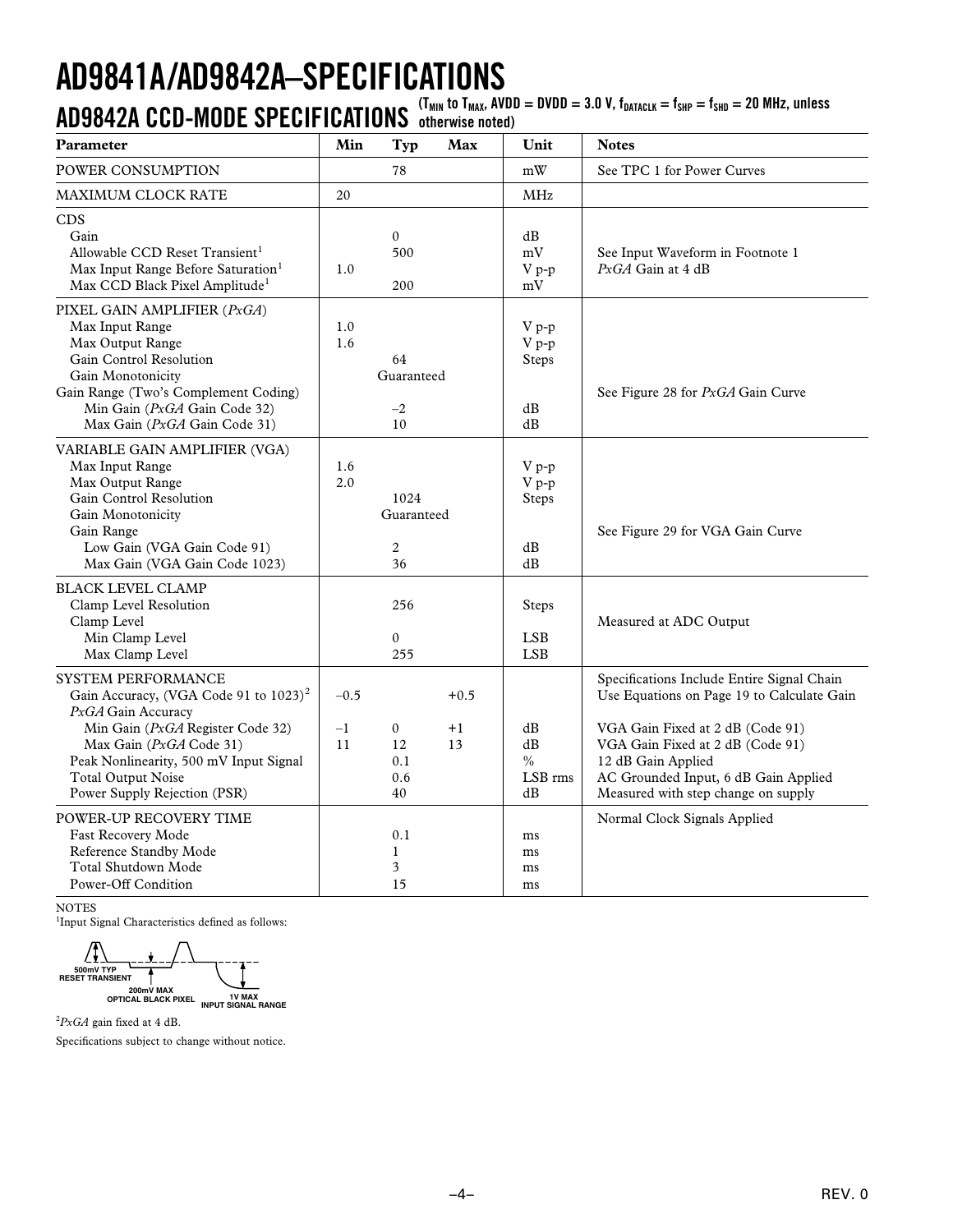### $\bm{AUX1}$  –  $\bm{MODE}$   $\bm{SPECIFICATIONS}$  (T<sub>MIN</sub> to T<sub>MAX</sub>, AVDD = DVDD = 3.0 V, f<sub>DATACLK</sub> = 20 MHz, unless otherwise noted.)

| Parameter                                                                                            | Min | Typ                | Max | Unit             |
|------------------------------------------------------------------------------------------------------|-----|--------------------|-----|------------------|
| POWER CONSUMPTION                                                                                    |     | 60                 |     | mW               |
| MAXIMUM CLOCK RATE                                                                                   | 20  |                    |     | MHz              |
| <b>INPUT BUFFER</b><br>Gain<br>Max Input Range                                                       | 1.0 | $\mathbf{0}$       |     | dB<br>$V p-p$    |
| <b>VGA</b><br>Max Output Range<br>Gain Control Resolution<br>Gain (Selected Using VGA Gain Register) | 2.0 | 1023               |     | $V p-p$<br>Steps |
| Min Gain<br>Max Gain                                                                                 |     | $\mathbf{0}$<br>36 |     | dB<br>dB         |

Specifications subject to change without notice.

### $\bm{AUX2}\text{-}\bm{MODE}$   $\bm{SPECIFICATIONS}$  (T<sub>MIN</sub> to T<sub>MAX</sub>, AVDD = DVDD = 3.0 V, f<sub>DATACLK</sub> = 20 MHz, unless otherwise noted.)

| <b>Parameter</b>                                                                                                                      | Min | Typ                      | Max | Unit                                     |
|---------------------------------------------------------------------------------------------------------------------------------------|-----|--------------------------|-----|------------------------------------------|
| POWER CONSUMPTION                                                                                                                     |     | 60                       |     | mW                                       |
| <b>MAXIMUM CLOCK RATE</b>                                                                                                             |     |                          | MHz |                                          |
| <b>INPUT BUFFER</b>                                                                                                                   |     | (Same as AUX1-MODE)      |     |                                          |
| <b>VGA</b><br>Max Output Range<br>Gain Control Resolution<br>Gain (Selected Using VGA Gain Register)<br>Min Gain<br>Max Gain          | 2.0 | 512<br>0<br>18           |     | $V p-p$<br><b>Steps</b><br>dB<br>dB      |
| <b>ACTIVE CLAMP (AD9841A)</b><br>Clamp Level Resolution<br>Clamp Level (Measured at ADC Output)<br>Min Clamp Level<br>Max Clamp Level |     | 256<br>$\theta$<br>63.75 |     | <b>Steps</b><br><b>LSB</b><br><b>LSB</b> |
| ACTIVE CLAMP (AD9842A)<br>Clamp Level Resolution<br>Clamp Level (Measured at ADC Output)<br>Min Clamp Level<br>Max Clamp Level        |     | 256<br>0<br>255          |     | Steps<br>LSB.<br><b>LSB</b>              |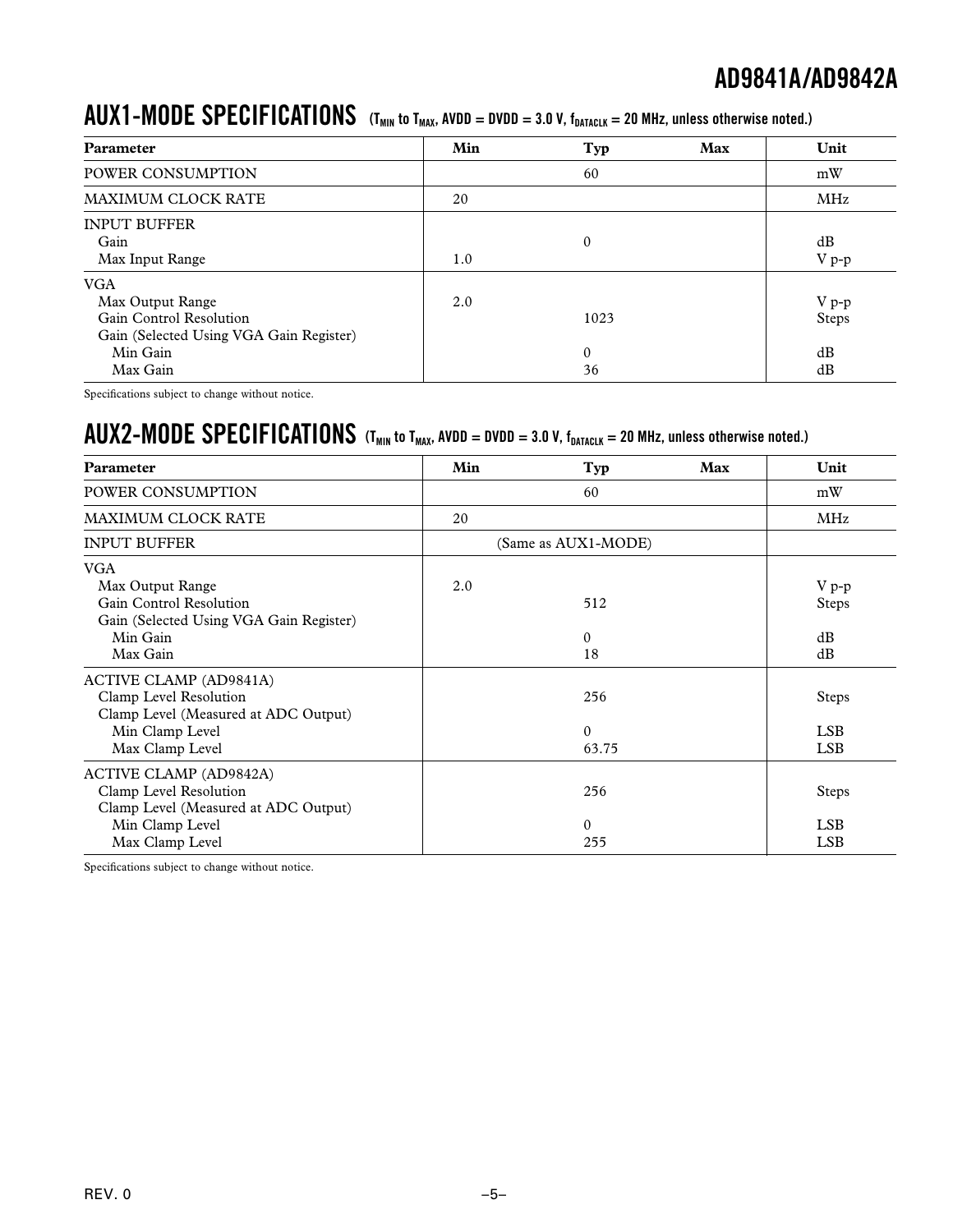| Parameter                            | <b>Symbol</b>     | Min            | Typ  | Max | Unit       |
|--------------------------------------|-------------------|----------------|------|-----|------------|
| <b>SAMPLE CLOCKS</b>                 |                   |                |      |     |            |
| DATACLK, SHP, SHD Clock Period       | $t_{\text{CONV}}$ | 48             | 50   |     | ns         |
| DATACLK Hi/Low Pulsewidth            | $t_{ADC}$         | 20             | 25   |     | ns         |
| <b>SHP Pulsewidth</b>                | $t_{SHP}$         | 7              | 12.5 |     | ns         |
| <b>SHD Pulsewidth</b>                | $t_{\rm SHD}$     | $\overline{7}$ | 12.5 |     | ns         |
| <b>CLPDM</b> Pulsewidth              | $t_{CDM}$         | 4              | 10   |     | Pixels     |
| CLPOB Pulsewidth <sup>1</sup>        | $t_{COB}$         | 2              | 20   |     | Pixels     |
| SHP Rising Edge to SHD Falling Edge  | $t_{S1}$          | $\Omega$       | 12.5 |     | ns         |
| SHP Rising Edge to SHD Rising Edge   | $t_{S2}$          | 20             | 25   |     | ns         |
| <b>Internal Clock Delay</b>          | $t_{ID}$          |                | 3.0  |     | ns         |
| Inhibited Clock Period               | $t_{\rm INH}$     | 10             |      |     | ns         |
| DATA OUTPUTS                         |                   |                |      |     |            |
| Output Delay                         | $t_{OD}$          |                | 14.5 | 16  | ns         |
| Output Hold Time                     | $t_H$             | 7.0            | 7.6  |     | ns         |
| Pipeline Delay                       |                   |                | 9    |     | Cycles     |
| <b>SERIAL INTERFACE</b>              |                   |                |      |     |            |
| Maximum SCK Frequency                | $f_{SCLK}$        | 10             |      |     | <b>MHz</b> |
| SL to SCK Setup Time                 | $t_{LS}$          | 10             |      |     | ns         |
| SCK to SL Hold Time                  | $t_{LH}$          | 10             |      |     | ns         |
| SDATA Valid to SCK Rising Edge Setup | $t_{DS}$          | 10             |      |     | ns         |
| SCK Falling Edge to SDATA Valid Hold | $t_{\rm DH}$      | 10             |      |     | ns         |
| SCK Falling Edge to SDATA Valid Read | $t_{\rm DV}$      | 10             |      |     | ns         |

### $\boldsymbol{\Pi}$   $\boldsymbol{\Pi}$   $\boldsymbol{\Pi}$   $\boldsymbol{\Gamma}$   $\boldsymbol{\Gamma}$   $\boldsymbol{\Pi}$   $\boldsymbol{\Pi}$   $\boldsymbol{\Pi}$   $\boldsymbol{\Pi}$   $\boldsymbol{\Pi}$   $\boldsymbol{\Sigma}$   $\boldsymbol{\Sigma}$   $\boldsymbol{\Gamma}$   $\boldsymbol{\Sigma}$   $\boldsymbol{\Sigma}$   $\boldsymbol{\Pi}$   $\boldsymbol{\Sigma}$   $\boldsymbol{\Sigma}$   $\boldsymbol{\Sigma}$   $\boldsymbol{\Sigma}$   $\boldsymbol{\Sigma}$   $\boldsymbol{\Sigma}$   $\boldsymbol{\Sigma}$   $\boldsymbol{\Sigma}$   $\boldsymbol{\$ **Serial Timing in Figures 21–24.)**

#### NOTES

<sup>1</sup>Minimum CLPOB pulsewidth is for functional operation only. Wider typical pulses are recommended to achieve low noise clamp performance.

Specifications subject to change without notice.

### **ABSOLUTE MAXIMUM RATINGS**

| Parameter                   | With<br>Respect<br>T <sub>0</sub> | Min    | Max                | Unit      |
|-----------------------------|-----------------------------------|--------|--------------------|-----------|
| AVDD1, AVDD2                | <b>AVSS</b>                       | $-0.3$ | $+3.9$             | v         |
| DVDD1, DVDD2                | <b>DVSS</b>                       | $-0.3$ | $+3.9$             | V         |
| <b>DRVDD</b>                | <b>DRVSS</b>                      | $-0.3$ | $+3.9$             | V         |
| Digital Outputs             | <b>DRVSS</b>                      |        | $-0.3$ DRVDD + 0.3 | v         |
| SHP, SHD, DATACLK           | <b>DVSS</b>                       | $-0.3$ | $D VDD + 0.3$      | V         |
| CLPOB, CLPDM, PBLK          | <b>DVSS</b>                       | $-0.3$ | $D VDD + 0.3$      | V         |
| SCK, SL, SDATA              | <b>DVSS</b>                       | $-0.3$ | $D VDD + 0.3$      | v         |
| VRT, VRB, CMLEVEL           | <b>AVSS</b>                       |        | $-0.3$ AVDD + 0.3  | V         |
| BYP1-4, CCDIN               | <b>AVSS</b>                       | $-0.3$ | $AVDD + 0.3$       | v         |
| <b>Iunction Temperature</b> |                                   |        | 150                | $\circ$ C |
| Lead Temperature            |                                   |        | 300                | $\circ$ C |
| (10 sec)                    |                                   |        |                    |           |

### **ORDERING GUIDE**

| Model | <b>Temperature</b><br>Range                    | Package<br>Description                  | Package<br>Option |
|-------|------------------------------------------------|-----------------------------------------|-------------------|
|       | AD9841AJST $ -20^{\circ}$ C to $+85^{\circ}$ C | Thin Plastic<br>Quad Flatpack<br>(LOFP) | $ST-48$           |
|       | AD9842AJST $-20^{\circ}$ C to $+85^{\circ}$ C  | Thin Plastic<br>Quad Flatpack<br>LOFP   | $ST-48$           |

**THERMAL CHARACTERISTICS Thermal Resistance**

48-Lead LQFP Package  $\theta_{IA} = 92$ °C

#### **CAUTION**

ESD (electrostatic discharge) sensitive device. Electrostatic charges as high as 4000 V readily accumulate on the human body and test equipment and can discharge without detection. Although the AD9841A/AD9842A features proprietary ESD protection circuitry, permanent damage may occur on devices subjected to high-energy electrostatic discharges. Therefore, proper ESD precautions are recommended to avoid performance degradation or loss of functionality.

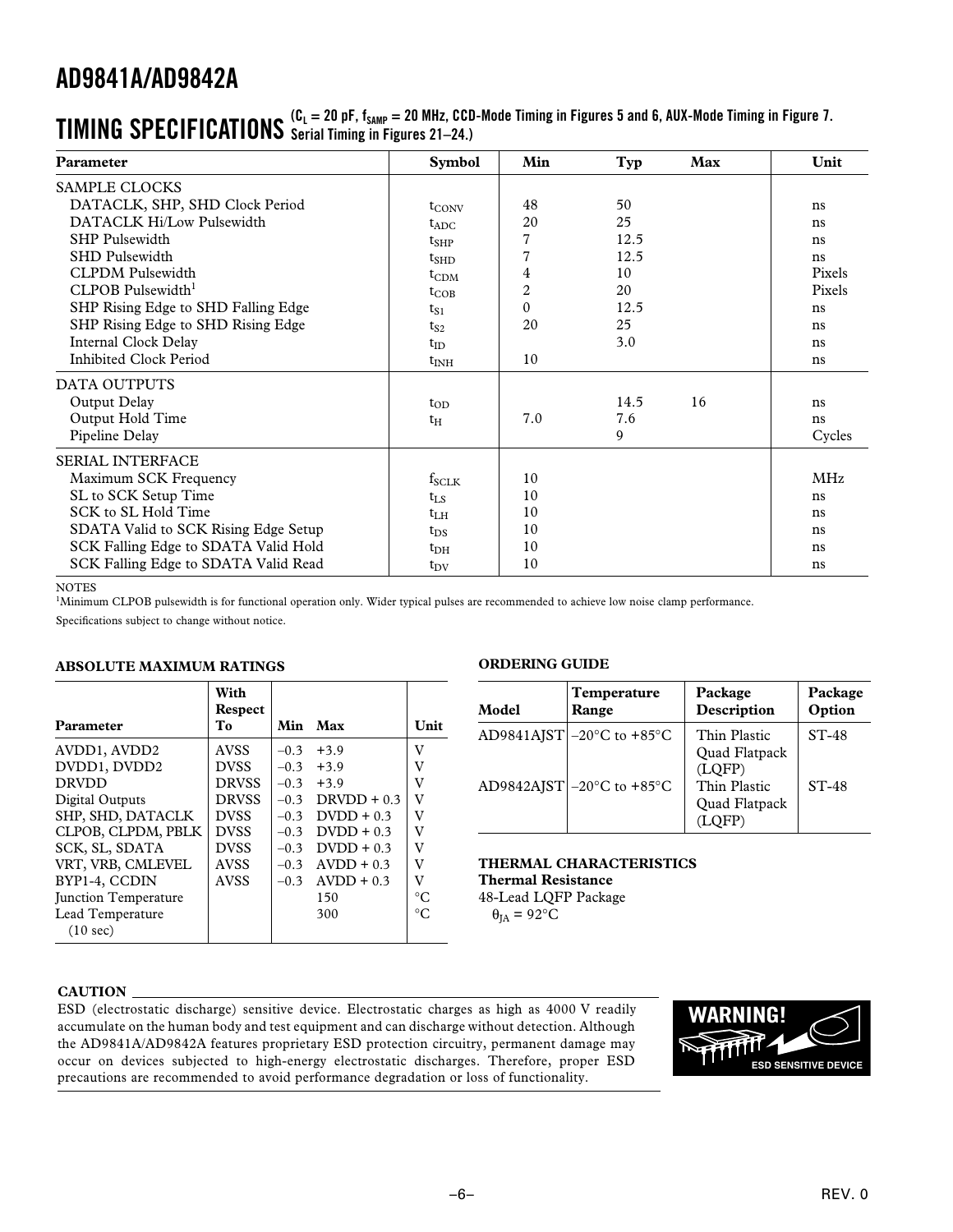



#### **PIN FUNCTION DESCRIPTIONS**

| <b>Pin Number</b> | Name              | <b>Type</b>       | Description                                               |
|-------------------|-------------------|-------------------|-----------------------------------------------------------|
| 1, 2              | <b>NC</b>         | $_{\rm NC}$       | Internally Not Connected (AD9841A ONLY)                   |
| $3 - 12$          | $D0-D9$           | <b>DO</b>         | Digital Data Outputs (AD9841A ONLY)                       |
| $1 - 12$          | $D0-D11$          | D <sub>O</sub>    | Digital Data Outputs (AD9842A ONLY)                       |
| 13                | <b>DRVDD</b>      | ${\bf P}$         | Digital Output Driver Supply                              |
| 14                | <b>DRVSS</b>      | ${\bf P}$         | Digital Output Driver Ground                              |
| 15, 41            | <b>DVSS</b>       | ${\bf P}$         | Digital Ground                                            |
| 16                | <b>DATACLK</b>    | DI                | Digital Data Output Latch Clock                           |
| 17                | DVDD1             | ${\bf P}$         | Digital Supply                                            |
| 18                | HD                | DI                | Horizontal Drive. Used with VD for Color Steering Control |
| 19                | <b>PBLK</b>       | DI                | Preblanking Clock Input                                   |
| 20                | <b>CLPOB</b>      | DI                | Black Level Clamp Clock Input                             |
| 21                | <b>SHP</b>        | DI                | CDS Sampling Clock for CCD's Reference Level              |
| 22                | <b>SHD</b>        | DI                | CDS Sampling Clock for CCD's Data Level                   |
| 23                | <b>CLPDM</b>      | DI                | Input Clamp Clock Input                                   |
| 24                | <b>VD</b>         | DI                | Vertical Drive. Used with HD for Color Steering Control   |
| 25, 26, 35        | <b>AVSS</b>       | ${\bf P}$         | Analog Ground                                             |
| 27                | AVDD1             | $\, {\bf P}$      | Analog Supply                                             |
| 28                | BYP1              | AO                | Internal Bias Level Decoupling                            |
| 29                | BYP2              | AO                | Internal Bias Level Decoupling                            |
| 30                | <b>CCDIN</b>      | AI                | Analog Input for CCD Signal                               |
| 31                | <b>NC</b>         | <b>NC</b>         | <b>Internally Not Connected</b>                           |
| 32                | BYP4              | AO                | Internal Bias Level Decoupling                            |
| 33                | AVDD <sub>2</sub> | ${\bf P}$         | Analog Supply                                             |
| 34                | <b>AUX2IN</b>     | AI                | Analog Input                                              |
| 36                | <b>AUX1IN</b>     | AI                | Analog Input                                              |
| 37                | <b>CML</b>        | AO                | Internal Bias Level Decoupling                            |
| 38                | <b>VRT</b>        | AO                | A/D Converter Top Reference Voltage Decoupling            |
| 39                | <b>VRB</b>        | $\rm AO$          | A/D Converter Bottom Reference Voltage Decoupling         |
| 40                | DVDD <sub>2</sub> | $\mathbf{P}$      | Digital Supply                                            |
| 42                | THREE-STATE       | DI                | Digital Output Disable. Active High                       |
| 43                | NC                | NC                | May be tied high or low. Do not leave floating.           |
| 44                | <b>STBY</b>       | DI                | Standby Mode, Active High. Same as Serial Interface       |
| 45                | <b>NC</b>         | <b>NC</b>         | Internally Not Connected. May be Tied High or Low         |
| 46                | SL                | $\mathop{\rm DI}$ | Serial Digital Interface Load Pulse                       |
| 47                | <b>SDATA</b>      | DI                | Serial Digital Interface Data                             |
| 48                | <b>SCK</b>        | DI                | Serial Digital Interface Clock                            |

TYPE: AI = Analog Input, AO = Analog Output, DI = Digital Input, DO = Digital Output, P = Power.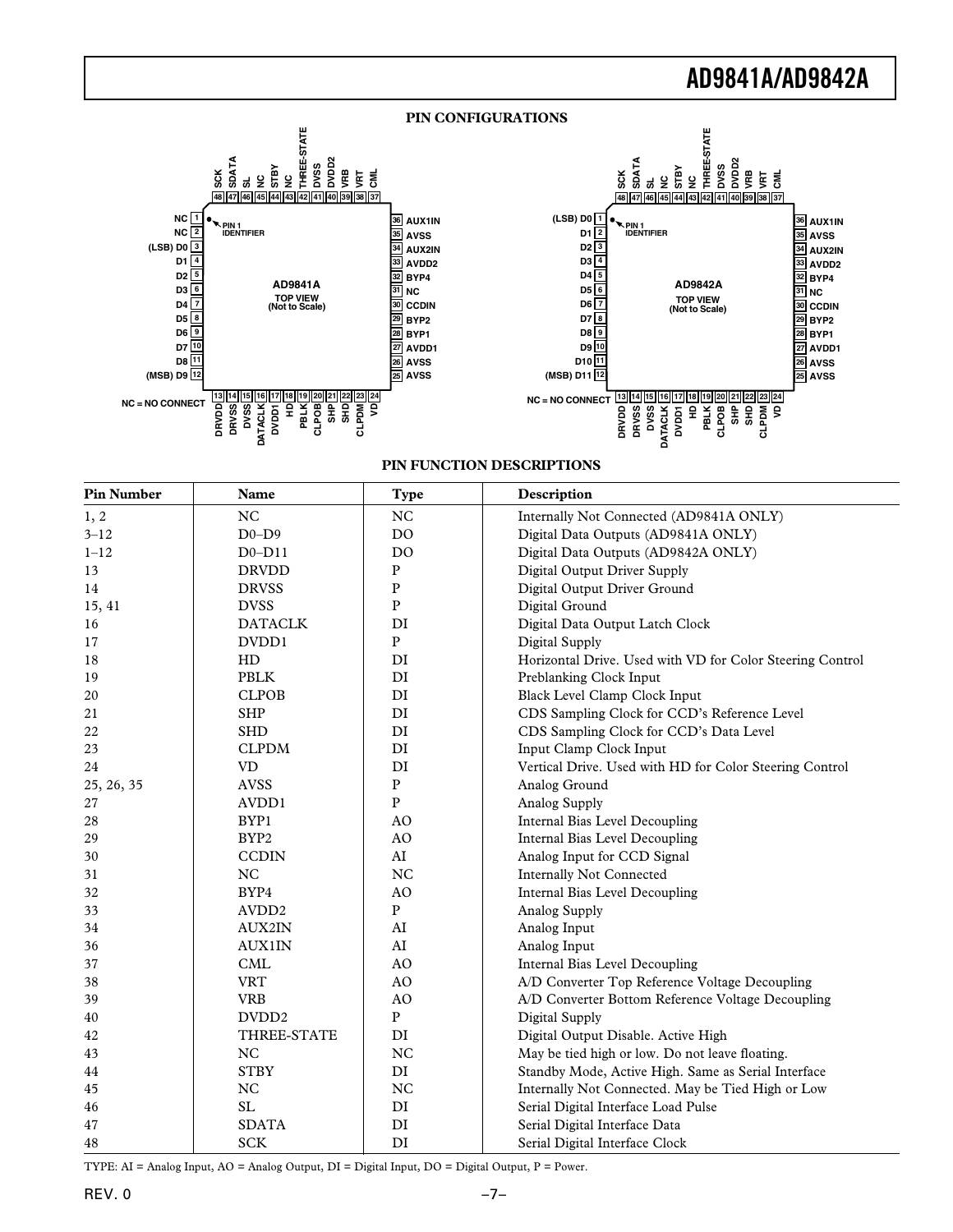#### **DEFINITIONS OF SPECIFICATIONS DIFFERENTIAL NONLINEARITY (DNL)**

An ideal ADC exhibits code transitions that are exactly 1 LSB apart. DNL is the deviation from this ideal value. Thus every code must have a finite width. No missing codes guaranteed to 12-bit resolution indicates that all 4096 codes, respectively, must be present over all operating conditions.

### **PEAK NONLINEARITY**

Peak nonlinearity, a full signal chain specification, refers to the peak deviation of the output of the AD984x from a true straight line. The point used as "zero scale" occurs 1/2 LSB before the first code transition. "Positive full scale" is defined as a Level 1, 1/2 LSB beyond the last code transition. The deviation is measured from the middle of each particular output code to the true straight line. The error is then expressed as a percentage of the 2 V ADC full-scale signal. The input signal is always appropriately gained up to fill the ADC's full-scale range.

### **TOTAL OUTPUT NOISE**

The rms output noise is measured using histogram techniques. The standard deviation of the ADC output codes is calculated

**EQUIVALENT INPUT CIRCUITS**



Figure 1. Digital Inputs—SHP, SHD, DATACLK, CLPOB, CLPDM, HD, VD, PBLK, SCK, SL



Figure 2. Data Outputs—D0–D9 (D11)

in LSB, and represents the rms noise level of the total signal chain at the specified gain setting. The output noise can be converted to an equivalent voltage, using the relationship 1 LSB  $=$  (ADC Full Scale/2<sup>N</sup> codes) when N is the bit resolution of the ADC. For the AD9842A, 1 LSB is 500 µV, and for the AD9841A, 1 LSB is 2 mV.

### **POWER SUPPLY REJECTION (PSR)**

The PSR is measured with a step change applied to the supply pins. This represents a very high frequency disturbance on the AD984xA's power supply. The PSR specification is calculated from the change in the data outputs for a given step change in the supply voltage.

### **INTERNAL DELAY FOR SHP/SHD**

The internal delay (also called aperture delay) is the time delay that occurs from when a sampling edge is applied to the AD984xA until the actual sample of the input signal is held. Both SHP and SHD sample the input signal during the transition from low to high, so the internal delay is measured from each clock's rising edge to the instant the actual internal sample is taken.



Figure 3. CCDIN (Pin 30)



Figure 4. SDATA (Pin 47)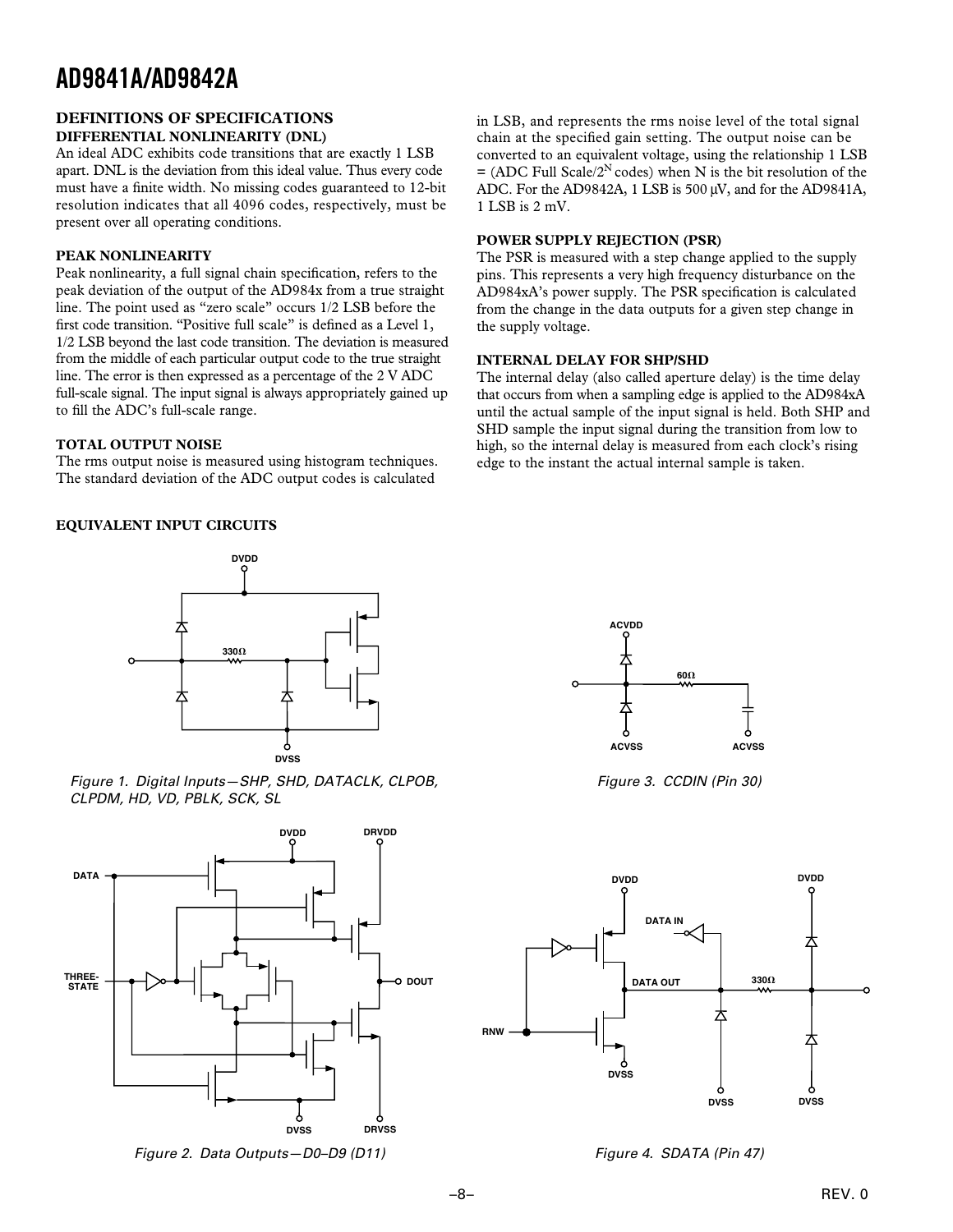### **AD9841A/AD9842A Typical Performance Characteristics–**



TPC 1. AD9841A/AD9842A Power vs. Sample Rate



TPC 2. AD9841A Typical DNL Performance



TPC 3. AD9841A Output Noise vs. VGA Gain



TPC 4. AD9842A Typical DNL Performance



TPC 5. AD9842A Output Noise vs. VGA Gain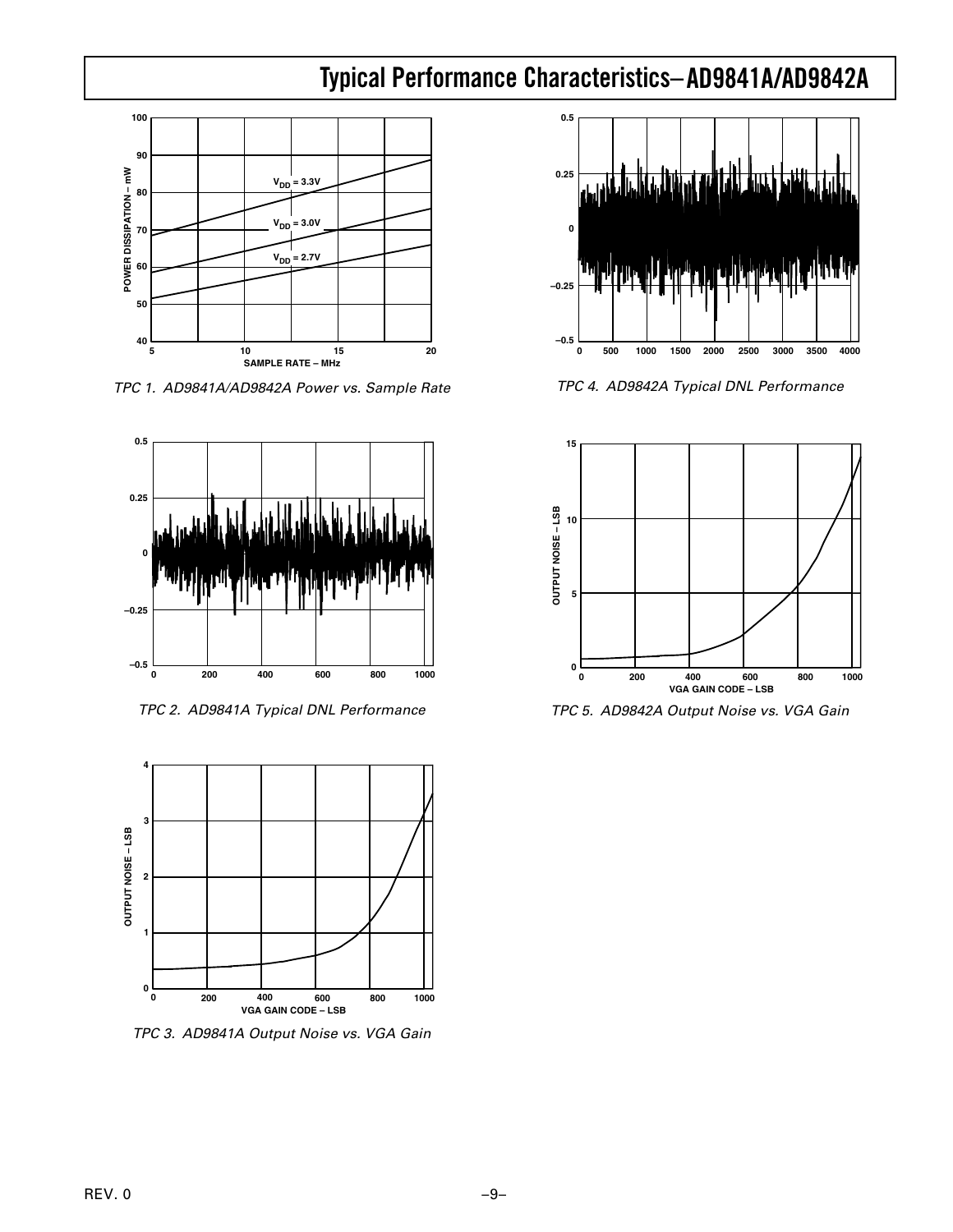### **CCD-MODE AND AUX MODE TIMING**



**1. RECOMMENDED PLACEMENT FOR DATACLK RISING EDGE IS BETWEEN THE SHD RISING EDGE AND NEXT SHP FALLING EDGE.**

**2. CCD SIGNAL IS SAMPLED AT SHP AND SHD RISING EDGES.**

Figure 5. CCD-Mode Timing



1. CLPOB AND CLPDM WILL OVERWRITE PBLK. PBLK WILL NOT AFFECT CLAMP OPERATION IF OVERLAPPING CLPDM AND/OR CLPOB.<br>2. PBLK SIGNAL IS OPTIONAL.<br>3. DIGITAL OUTPUT DATA WILL BE ALL ZEROS DURING PBLK. OUTPUT DATA LATENCY IS 9

Figure 6. Typical CCD-Mode Line Clamp Timing



Figure 7. AUX-Mode Timing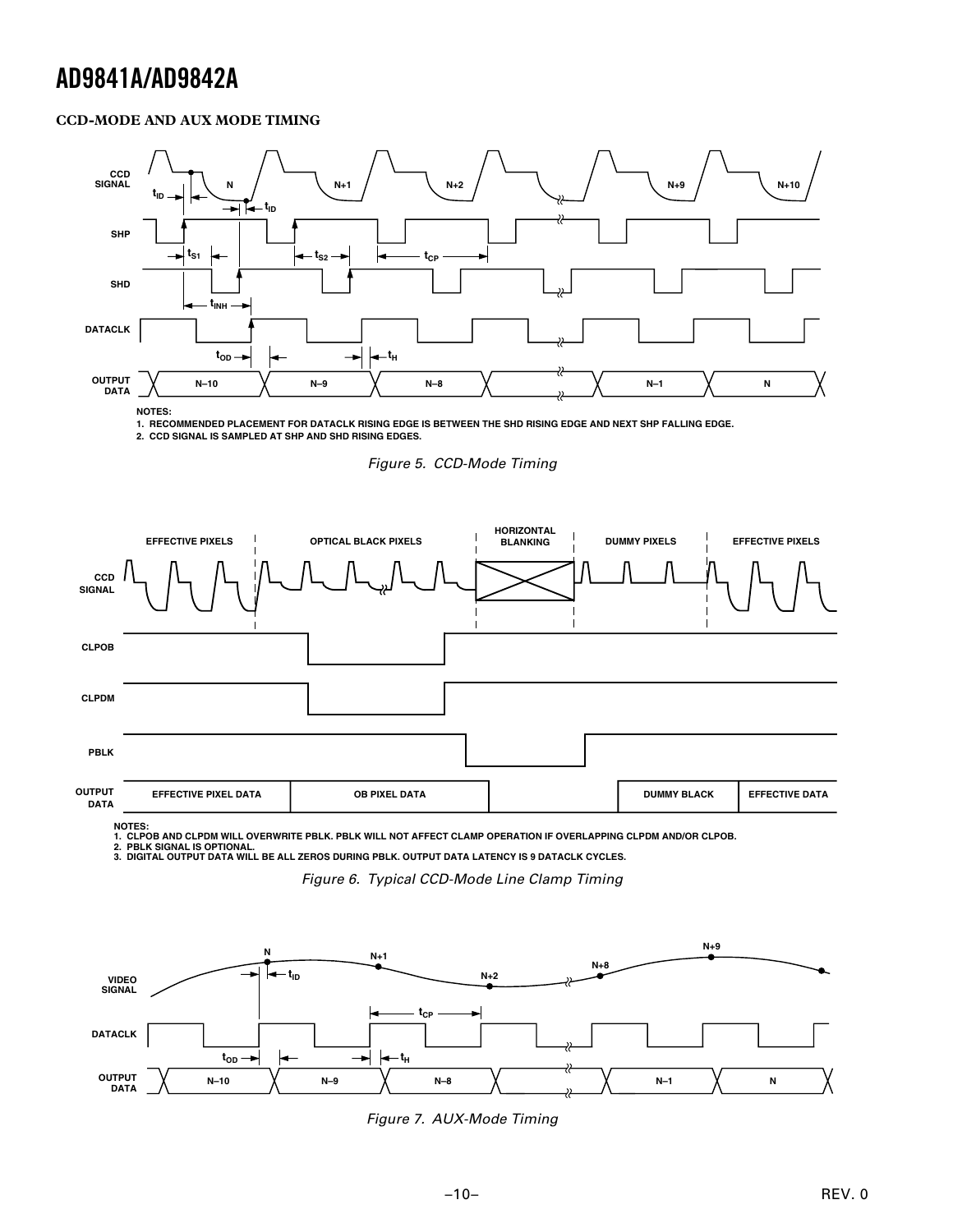#### **PIXEL GAIN AMPLIFIER (***PxGA***) TIMING**











Figure 10. PxGA Mode 2 (Interlace) Frame/Line Gain Register Sequence



Figure 11. PxGA Mode 2 (Interlace) Detailed Timing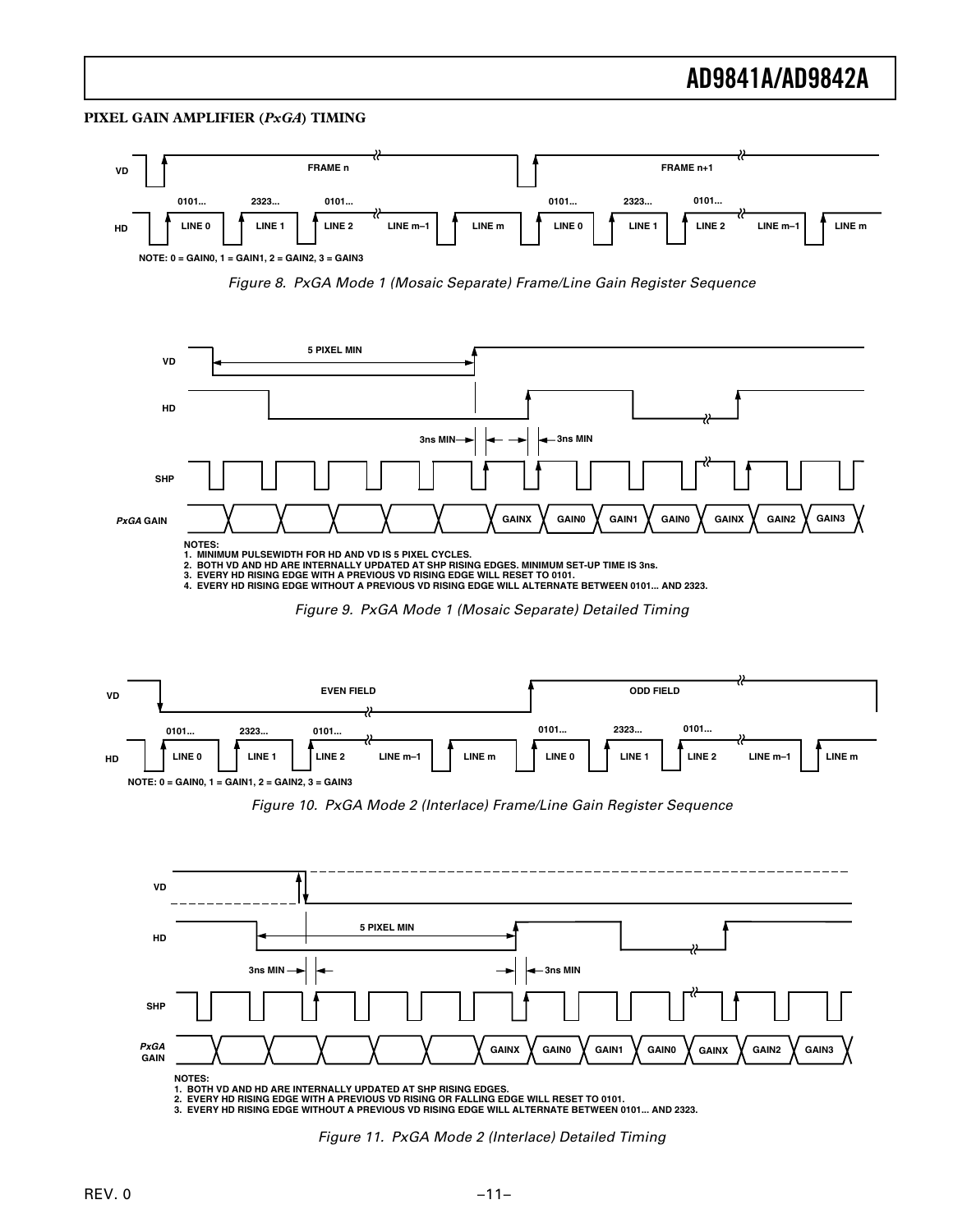

**NOTE: 0 = GAIN0, 1 = GAIN1, 2 = GAIN2**

Figure 12. PxGA Mode 3 (3-Color) Frame/Line Gain Register Sequence



**1. BOTH VD AND HD ARE INTERNALLY UPDATED AT SHP RISING EDGES. 2. EVERY HD RISING EDGE WITH A PREVIOUS VD RISING EDGE WILL RESET TO 012012.**

Figure 13. PxGA Mode 3 (3-Color) Detailed Timing



Figure 14. PxGA Mode 4 (4-Color) Frame/Line Gain Register Sequence



**2. EVERY HD RISING EDGE WITH A PREVIOUS VD RISING EDGE WILL RESET TO 01230123.**

Figure 15. PxGA Mode 4 (4-Color) Detailed Timing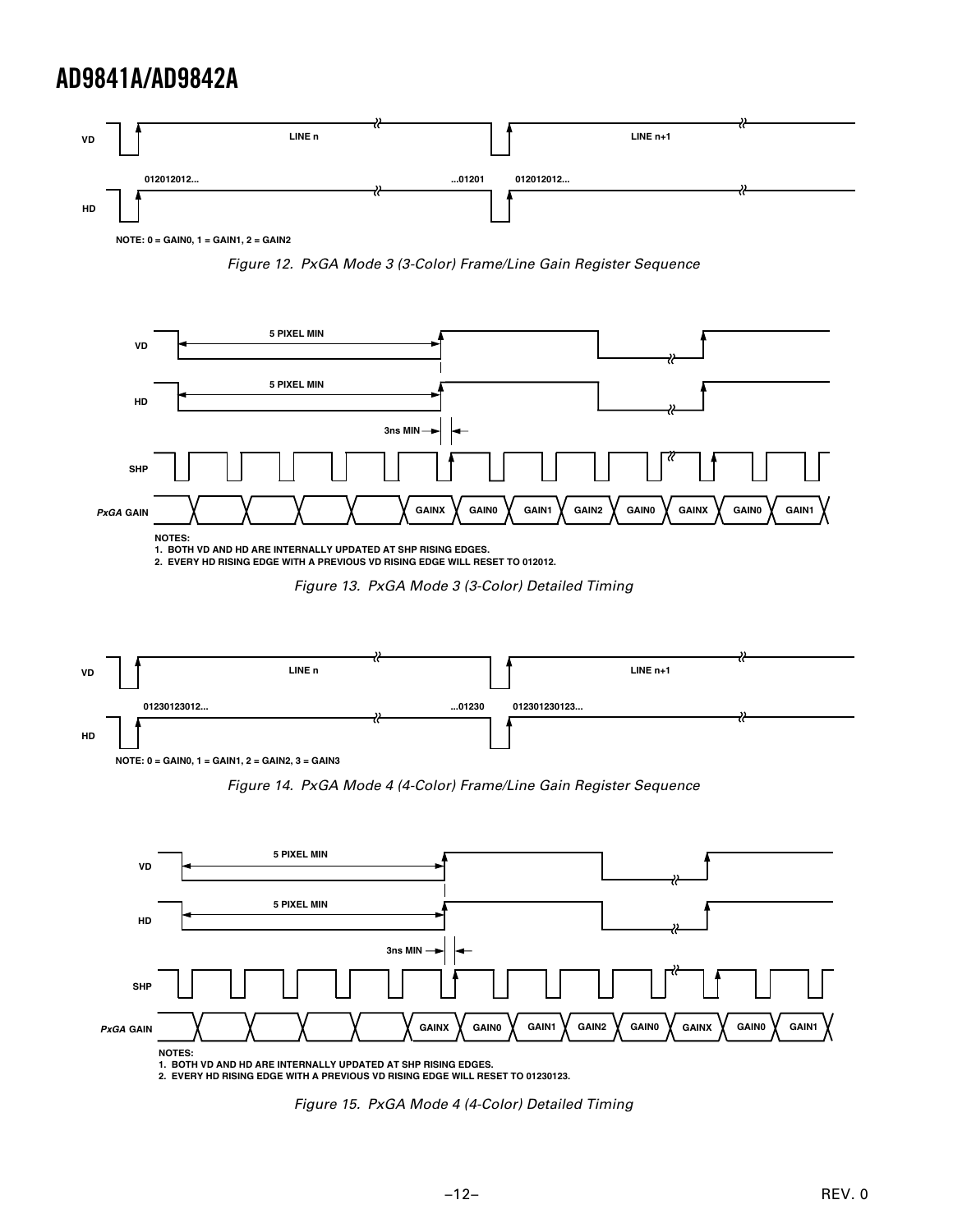

Figure 16. PxGA Mode 5 (VD Selected) Frame/Line Gain Register Sequence







Figure 18. PxGA Mode 6 (Mosaic Repeat) Frame/Line Gain Register Sequence



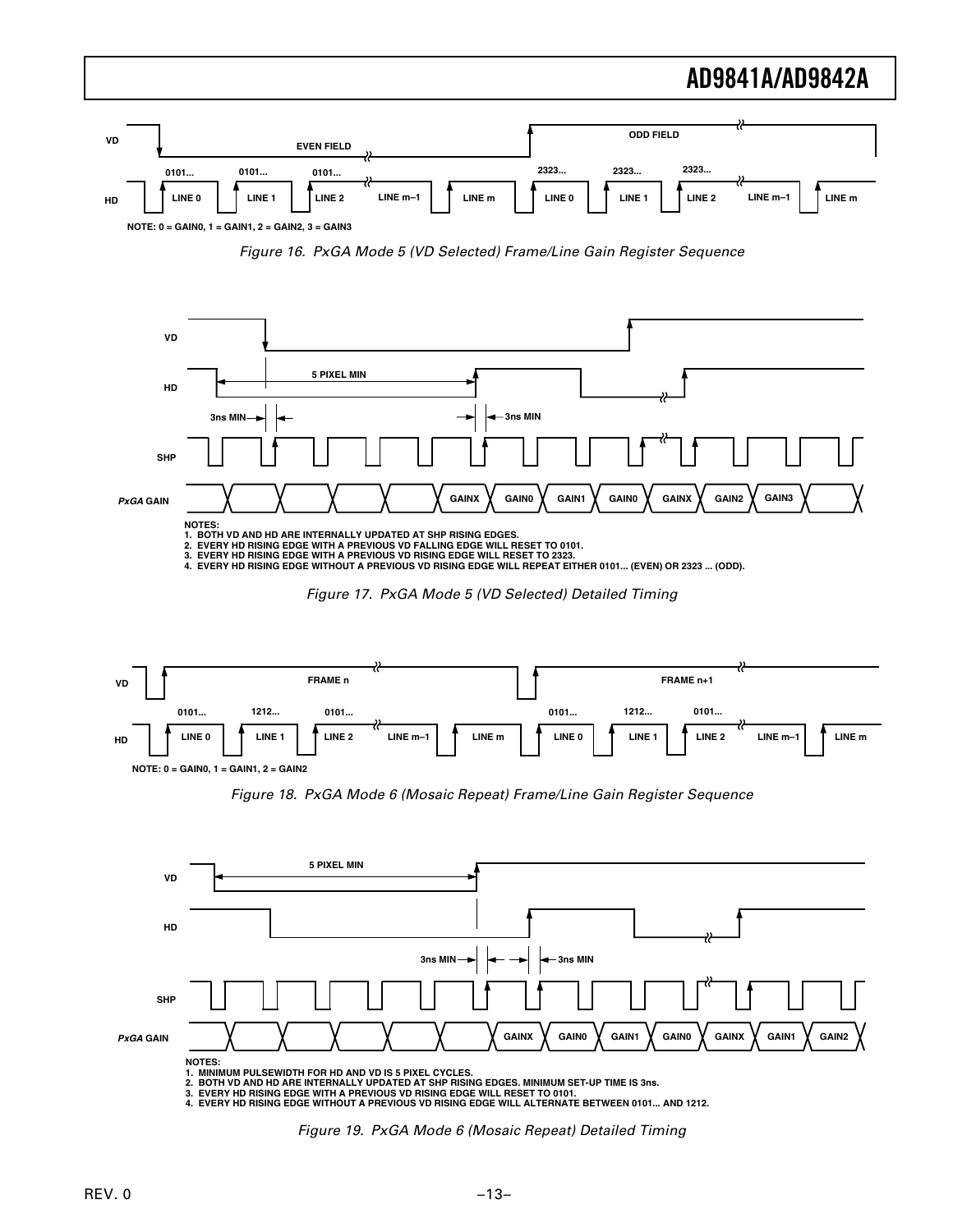

Figure 20. PxGA Mode 7 (User-Specified) Detailed Timing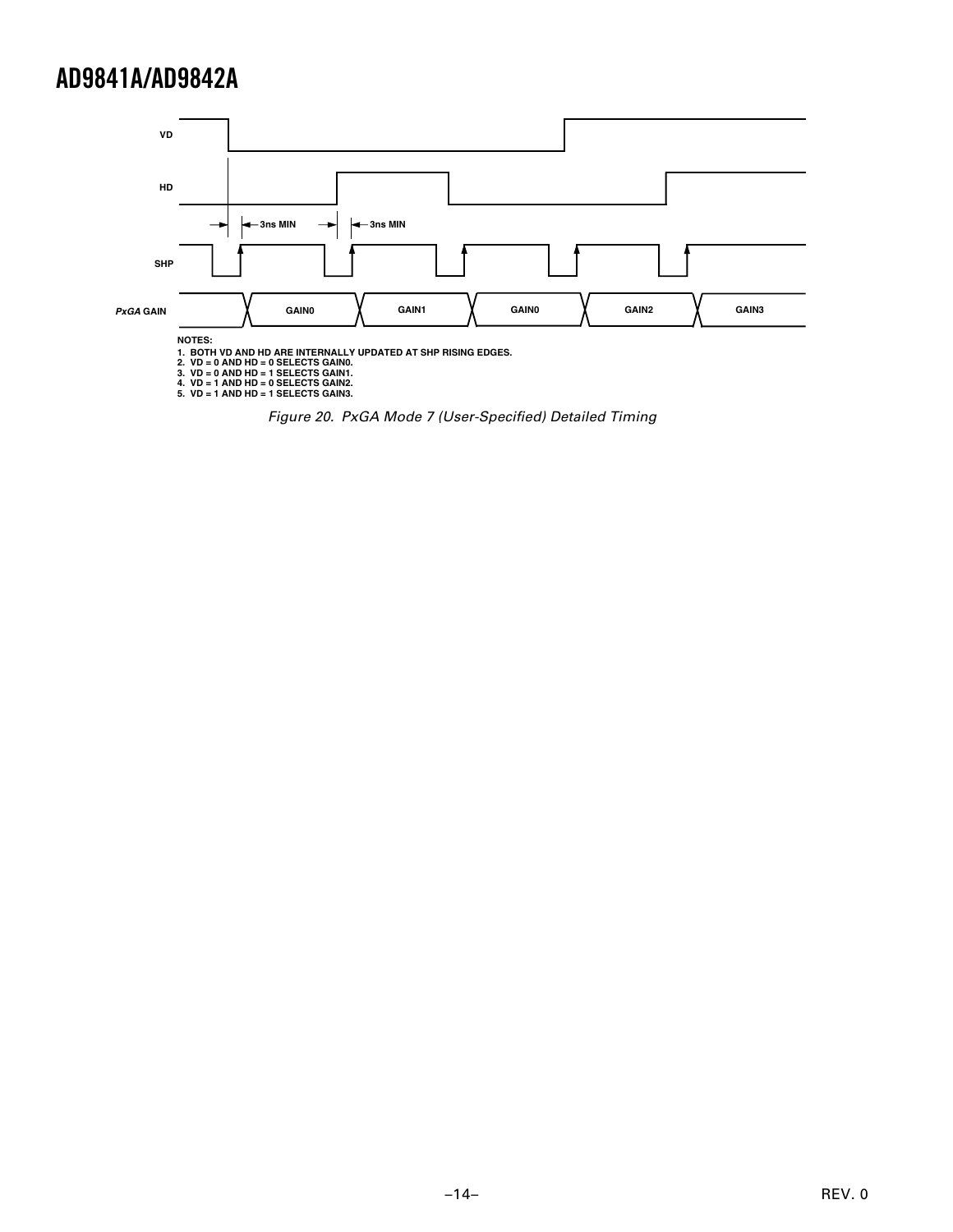### **SERIAL INTERFACE TIMING AND INTERNAL REGISTER DESCRIPTION**

| Register        |          | Data Bits<br><b>Address</b> |                |                           |                                           |               |                |                   |                                               |                |             |                |                 |                           |
|-----------------|----------|-----------------------------|----------------|---------------------------|-------------------------------------------|---------------|----------------|-------------------|-----------------------------------------------|----------------|-------------|----------------|-----------------|---------------------------|
| Name            |          |                             | A0 A1 A2       | $\mathbf{D}^{\mathbf{0}}$ | D <sub>1</sub>                            | $\mathbf{D}2$ | D <sub>3</sub> | D <sub>4</sub>    | $\mathbf{D}5$                                 | D <sub>6</sub> | D7          | D <sub>8</sub> | D <sub>9</sub>  | D10                       |
| Operation       | $\Omega$ | $\theta$                    | $\theta$       |                           | Channel Select   Power-Down<br>CCD/AUX1/2 | Modes         |                | Software<br>Reset | OB Clamp<br>On/Off                            | $0*$           | $1***$      | $0*$           | $0*$            | $0*$                      |
| VGA Gain        |          | $\theta$                    | $\overline{0}$ | <b>LSB</b>                |                                           |               |                |                   |                                               |                |             |                | <b>MSB</b>      | $\mathbf X$               |
| Clamp Level     | $\Omega$ | 1                           | $\theta$       | <b>LSB</b>                |                                           |               |                |                   |                                               |                | <b>MSB</b>  | X              | X               | X                         |
| Control         |          | 1                           | $\overline{0}$ | Selection                 | Color Steering Mode                       |               | PxGA<br>On/Off |                   | Clock Polarity Select for<br>SHP/SHD/CLP/DATA |                | $0*$        | $0*$           | Three-<br>State | $\boldsymbol{\mathrm{X}}$ |
| $PxGA$ Gain $0$ | $\Omega$ | $\Omega$                    | -1             | <b>LSB</b>                |                                           |               |                |                   | <b>MSB</b>                                    | X              | X           | X              | X               | X                         |
| $PxGA$ Gain1    |          | $\theta$                    | -1             | <b>LSB</b>                |                                           |               |                |                   | <b>MSB</b>                                    | X              | X           | X              | X               | X                         |
| $PxGA$ Gain2    | $\Omega$ | $\mathbf{1}$                | $\mathbf{1}$   | <b>LSB</b>                |                                           |               |                |                   | <b>MSB</b>                                    | $\mathbf x$    | $\mathbf x$ | X              | X               | $\mathbf{X}$              |
| $PxGA$ Gain3    |          |                             |                | <b>LSB</b>                |                                           |               |                |                   | <b>MSB</b>                                    | X              | X           | $\mathbf X$    | X               | $\boldsymbol{\mathrm{X}}$ |

#### **Table I. AD9841A/AD9842A Internal Register Map**

\*Internal use only. Must be set to zero.

\*\*Must be set to one.



2. RNW = READ-NOT WRITE. SET LOW FOR WRITE OPERATION.<br>3. TEST BITS = INTERNAL USE ONLY. MUST BE SET LOW.<br>4. SYSTEM UPDATE OF LOADED REGISTERS OCCURS ON SL RISING EDGE.

Figure 21. Serial Write Operation



**1. RNW = READ-NOT WRITE. SET HIGH FOR READ OPERATION.**

**2. TEST BITS = INTERNAL USE ONLY. MUST BE SET LOW.**

**3. SERIAL DATA FROM THE SELECTED REGISTER IS VALID STARTING AFTER THE 5TH SCK FALLING EDGE, AND IS UPDATED ON SCK FALLING EDGES.**

Figure 22. Serial Readback Operation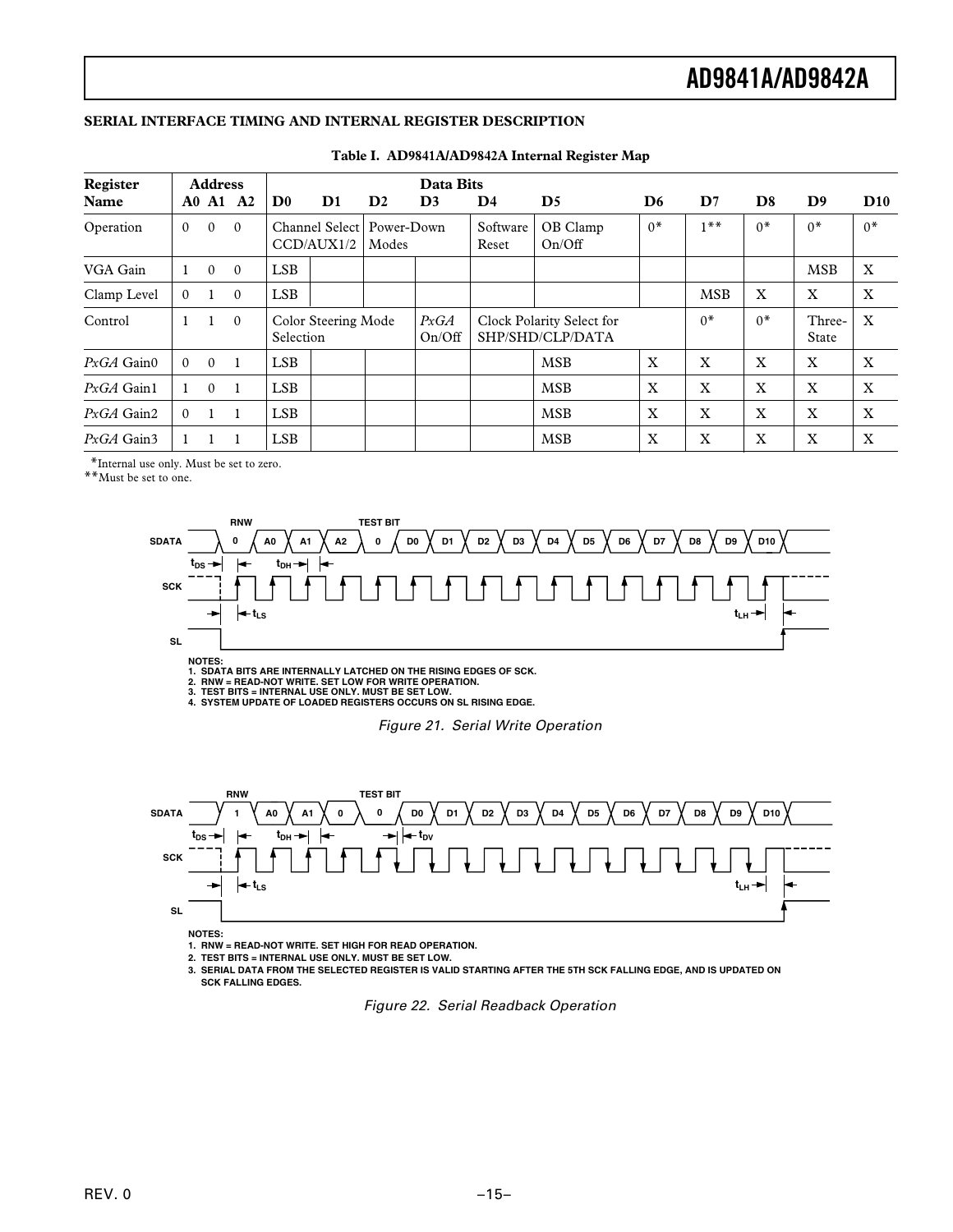

NOTES:<br>1. ANY NUMBER OF ADJACENT REGISTERS MAY BE LOADED SEQUENTIALLY, BEGINNING WITH THE LOWEST ADDRESS AND INCREMENTING ONE ADDRESS AT A TIME.<br>2. WHEN SEQUENTIALLY LOADING MULTIPLE REGISTERS, THE EXACT REGISTER LENGTH (





Figure 24. Continuous Serial Write Operation to All PxGA Gain Registers

| D <sub>10</sub> | D9   | <b>D8 D</b> 7 |        | D6 | <b>Optical Black Clamp</b><br>D5                | Reset<br>D4                                   | <b>Power-Down Modes</b><br><b>D3 D2</b>                                      | <b>Channel Selection</b><br>$D1$ $D0$           |
|-----------------|------|---------------|--------|----|-------------------------------------------------|-----------------------------------------------|------------------------------------------------------------------------------|-------------------------------------------------|
| n*              | $^*$ | $^*$          | $1$ ** | ∩* | Enable Clamping<br>$\theta$<br>Disable Clamping | 0 Normal<br>Reset All Registers<br>to Default | 0 Normal Power<br><b>Fast Recovery</b><br>0<br>0 Standby<br>Total Power-Down | CCD Mode<br>AUX1 Mode<br>AUX2 Mode<br>Test Only |

|  |  | Table II. Operation Register Contents (Default Value x000) |  |  |
|--|--|------------------------------------------------------------|--|--|
|--|--|------------------------------------------------------------|--|--|

\*Must be set to zero.

\*\*Set to one.

**Table III. VGA Gain Register Contents (Default Value x096)**

| D10 | <b>MSB</b><br>D9 | D <sub>8</sub> | $\mathbf{D}7$ | D <sub>6</sub> | $\mathbf{D}5$ | $\mathbf{D}4$ | D <sub>3</sub> | $\mathbf{D}2$ | D <sub>1</sub> | <b>LSB</b><br>D <sub>0</sub> | Gain (dB)      |
|-----|------------------|----------------|---------------|----------------|---------------|---------------|----------------|---------------|----------------|------------------------------|----------------|
| X   | $\mathbf{0}$     | $\mathbf{0}$   | $\mathbf{0}$  |                | $\Omega$      |               |                |               |                |                              | 2.0<br>٠       |
|     |                  |                |               |                | ٠             |               |                |               |                |                              | $\bullet$      |
|     |                  |                |               |                |               |               |                |               |                |                              | 35.965<br>36.0 |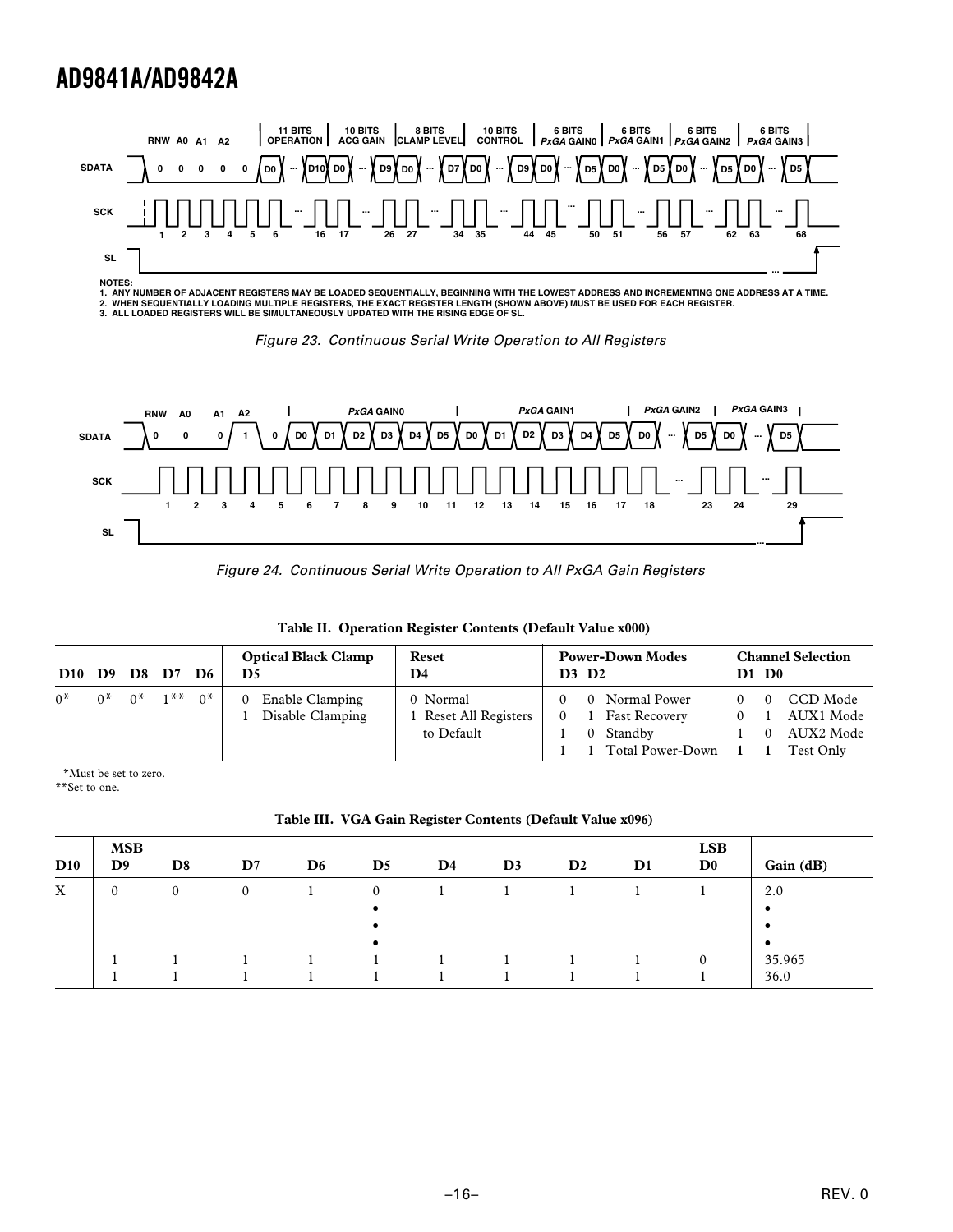| D10                       | D <sub>9</sub> | D <sub>8</sub> | <b>MSB</b><br>$\mathbf{D}7$ | D <sub>6</sub> | $\mathbf{D}5$ | $\mathbf{D}4$ | D <sub>3</sub> | D2           | $\mathbf{D}1$ | <b>LSB</b><br>D <sub>0</sub> | Clamp Level (LSB) |
|---------------------------|----------------|----------------|-----------------------------|----------------|---------------|---------------|----------------|--------------|---------------|------------------------------|-------------------|
| $\boldsymbol{\mathrm{X}}$ | X              | X              | $\mathbf{0}$                | $\mathbf{0}$   | 0             | $\mathbf{0}$  | $\mathbf{0}$   | $\mathbf{0}$ | 0             | $\mathbf{0}$                 | 0                 |
|                           |                |                |                             |                | 0             | $\mathbf{0}$  |                | 0            | 0             |                              | 0.25              |
|                           |                |                | $\Omega$                    | 0              |               | $\mathbf{0}$  | $\Omega$       | $\mathbf{0}$ |               |                              | 0.5               |
|                           |                |                |                             |                |               |               |                |              |               |                              |                   |
|                           |                |                |                             |                |               |               |                |              |               |                              |                   |
|                           |                |                |                             |                |               |               |                |              |               |                              |                   |
|                           |                |                |                             |                |               |               |                |              |               | $\Omega$                     | 63.5              |
|                           |                |                |                             |                |               |               |                |              |               |                              | 63.75             |

### **Table IV. AD9841A Clamp Level Register Contents (Default Value x080)**

### **Table V. AD9842A Clamp Level Register Contents (Default Value x080)**

| D10 | D <sub>9</sub> | D <sub>8</sub> | <b>MSB</b><br>$\mathbf{D}7$ | D <sub>6</sub> | D <sub>5</sub> | $\mathbf{D}4$ | D <sub>3</sub> | $\mathbf{D}2$ | $\mathbf{D}1$ | <b>LSB</b><br>$\mathbf{D}^{\mathbf{0}}$ | Clamp Level (LSB) |
|-----|----------------|----------------|-----------------------------|----------------|----------------|---------------|----------------|---------------|---------------|-----------------------------------------|-------------------|
| X   | X              | X              | $\Omega$                    | $\mathbf{0}$   | $\Omega$       | $\mathbf{0}$  | $\mathbf{0}$   | $\Omega$      | $\mathbf{0}$  | $\mathbf{0}$                            |                   |
|     |                |                |                             |                |                | $\Omega$      |                |               |               |                                         |                   |
|     |                |                | $\Omega$                    |                |                | $\mathbf{0}$  | $\Omega$       | $\Omega$      |               |                                         | $\sim$            |
|     |                |                |                             |                |                |               |                |               |               |                                         |                   |
|     |                |                |                             |                |                |               |                |               |               |                                         |                   |
|     |                |                |                             |                |                |               |                |               |               |                                         |                   |
|     |                |                |                             |                |                |               |                |               |               | $\Omega$                                | 254               |
|     |                |                |                             |                |                |               |                |               |               |                                         | 255               |

### **Table VI. Control Register Contents (Default Value x000)**

| D10         | Data Out<br>D9            | D8   | D7   | <b>DATACLK</b><br>D6                                                                                          | <b>CLP/PBLK</b><br>D <sub>5</sub> | <b>SHP/SHD</b><br>D4 | PxGA<br>$D3**$                          |                               |                      | <b>Color Steering Modes</b><br>$D2$ $D1$ $D0$                                                                                                              |
|-------------|---------------------------|------|------|---------------------------------------------------------------------------------------------------------------|-----------------------------------|----------------------|-----------------------------------------|-------------------------------|----------------------|------------------------------------------------------------------------------------------------------------------------------------------------------------|
| $\mathbf X$ | 0 Enable<br>1 Three-State | $0*$ | $0*$ | 0 Rising Edge Trigger   0 Active Low   0 Active Low<br>1 Falling Edge Trigger   1 Active High   1 Active High |                                   |                      | $0$ Disable $\vert 0 \vert$<br>1 Enable | $\mathbf{0}$<br>0<br>$\Omega$ | $\Omega$<br>$\Omega$ | 0 Steering Disabled<br>Mosaic Separate<br>0 Interlace<br>$1 \frac{3 - \text{Color}}{2}$<br>$0$ 4-Color<br>VD Selected<br>0 Mosaic Repeat<br>User Specified |

\*Must be set to zero.

\*\*When D3 = 0 (*PxGA* disabled) the *PxGA* gain is fixed to 4 dB.

### **Table VII. PxGA Gain Registers for Gain0, Gain1, Gain2, Gain3 (Default Value x000)**

| D10 | D <sub>9</sub> | D <sub>8</sub> | D7 | D <sub>6</sub> | <b>MSB</b><br>$\mathbf{D}5$ | $\mathbf{D}4$ | D3           | $\mathbf{D}2$ | D1       | <b>LSB</b><br>$\mathbf{D}^{\mathbf{0}}$ | Gain $(dB)^*$ |
|-----|----------------|----------------|----|----------------|-----------------------------|---------------|--------------|---------------|----------|-----------------------------------------|---------------|
| X   | X              | X              | X  | X              | $\mathbf{0}$                |               |              |               |          |                                         | $+10.0$       |
|     |                |                |    |                |                             |               |              |               |          |                                         | ٠             |
|     |                |                |    |                |                             |               |              |               |          |                                         | ٠             |
|     |                |                |    |                |                             |               |              |               |          |                                         |               |
|     |                |                |    |                | $\theta$                    | $\Omega$      | $\mathbf{0}$ | $\theta$      | $\Omega$ | $\mathbf{0}$                            | $+4.3$        |
|     |                |                |    |                |                             |               |              |               |          |                                         | $+4.0$        |
|     |                |                |    |                |                             |               |              |               |          |                                         | ٠             |
|     |                |                |    |                |                             |               |              |               |          |                                         |               |
|     |                |                |    |                |                             |               |              |               |          |                                         | ٠             |
|     |                |                |    |                |                             | 0             | $\theta$     | $\theta$      | $\Omega$ | $\mathbf{0}$                            | $-2.0$        |

\*Control Register Bit D3 must be set High (*PxGA* Enable) to use the *PxGA* Gain Registers.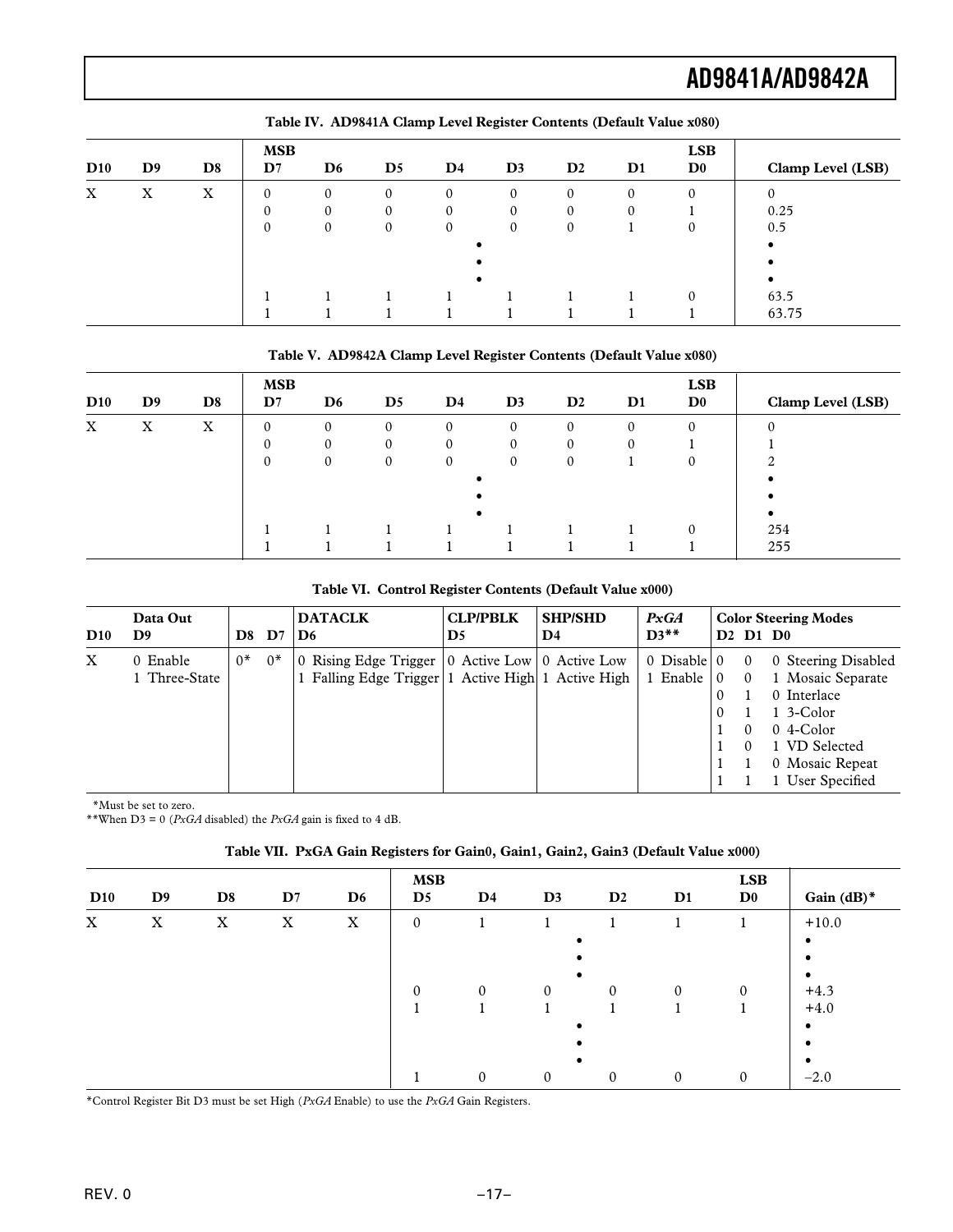### **CIRCUIT DESCRIPTION AND OPERATION**

The AD9841A and AD9842A signal processing chain is shown in Figure 25. Each processing step is essential in achieving a high-quality image from the raw CCD pixel data.

### **DC Restore**

To reduce the large dc offset of the CCD output signal, a dcrestore circuit is used with an external 0.1 µF series coupling capacitor. This restores the dc level of the CCD signal to approximately 1.5 V, to be compatible with the 3 V single supply of the AD984xA.

### **Correlated Double Sampler**

The CDS circuit samples each CCD pixel twice to extract the video information and reject low-frequency noise. The timing shown in Figure 5 illustrates how the two CDS clocks, SHP and SHD, are used to sample the reference level and data level of the CCD signal respectively. The CCD signal is sampled on the rising edges of SHP and SHD. Placement of these two clock signals is critical in achieving the best performance from the CCD. An internal SHP/SHD delay  $(t_{ID})$  of 3 ns is caused by internal propagation delays.

#### **Input Clamp**

A line-rate input clamping circuit is used to remove the CCD's optical black offset. This offset exists in the CCD's shielded black reference pixels. Unlike some AFE architectures, the AD984xA removes this offset in the input stage to minimize the effect of a gain change on the system black level, usually called the "gain step." Another advantage of removing this offset at the input stage is to maximize system headroom. Some area CCDs have large black level offset voltages, which, if not corrected at the input stage, can significantly reduce the available headroom in the internal circuitry when higher VGA gain settings are used.

Horizontal timing is shown in Figure 6. It is recommended that the CLPDM pulse be used during valid CCD dark pixels. CLPDM may be used during the optical black pixels, either together with CLPOB or separately. The CLPDM pulse should be a minimum of 4 pixels wide.

### *PxGA*

The *PxGA* provides separate gain adjustment for the individual color pixels. A programmable gain amplifier with four separate values, the  $PxGA$  has the capability to "multiplex" its gain value on a pixel-to-pixel basis. This allows lower output color pixels to be gained up to match higher output color pixels. Also, the *PxGA* may be used to adjust the colors for white balance, reducing the amount of digital processing that is needed. The four different gain values are switched according to the "Color Steering" circuitry. Seven different color steering modes for different types of CCD color filter arrays are programmed in the AD984xA's Control Register. For example, Mosaic Separate steering mode accommodates the popular "Bayer" arrangement of Red, Green, and Blue filters (see Figure 26).



Figure 25. AD9841A/AD9842A CCD-Mode Block Diagram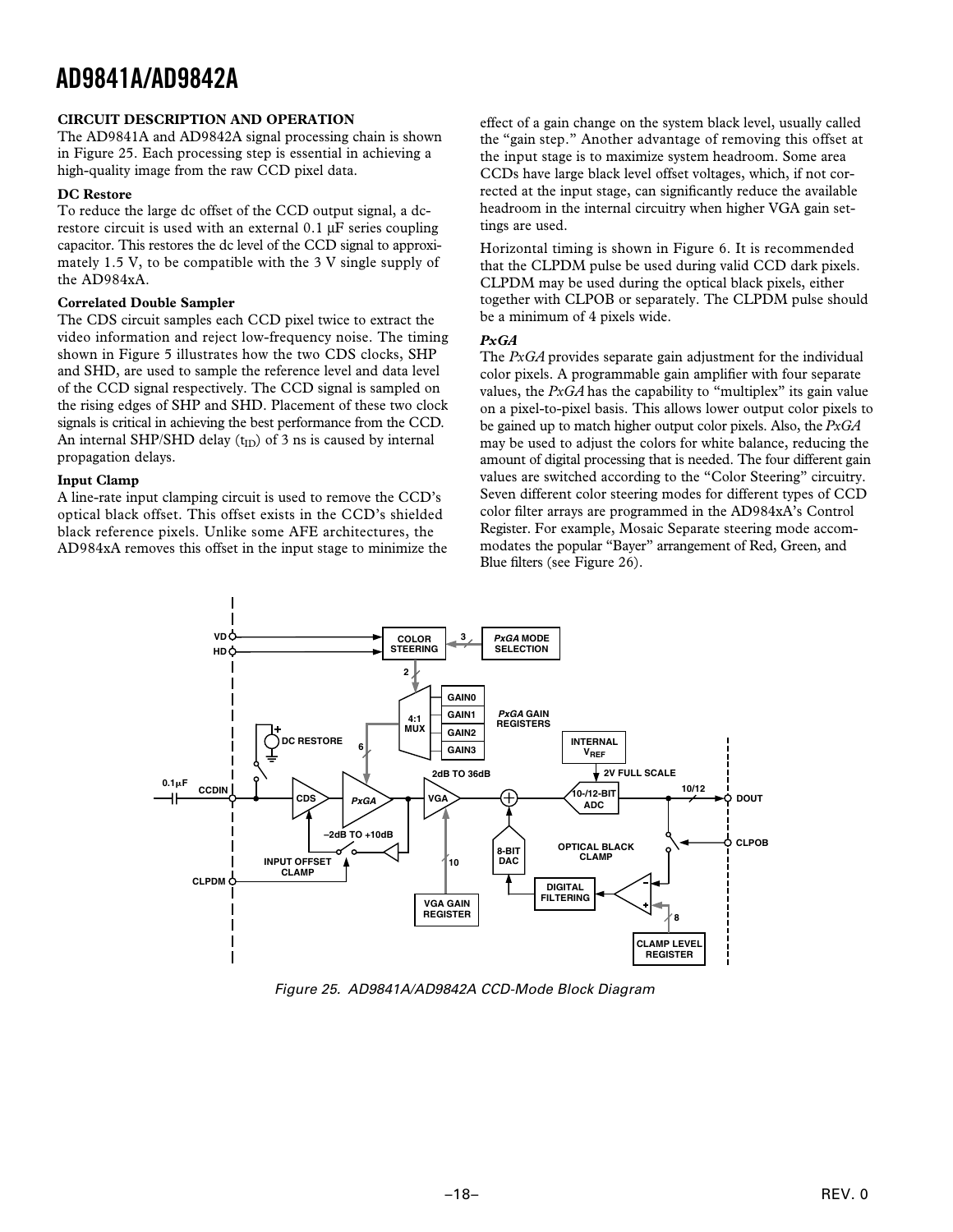

Figure 26. CCD Color Filter Example: Progressive Scan



Figure 27. CCD Color Filter Example: Interlaced

The same Bayer pattern can also be interlaced, and the VD Selected mode should be used with this type of CCD (see Figure 27). The Color Steering performs the proper multiplexing of the R, G, and B gain values (loaded into the *PxGA* gain registers), and is synchronized by the user with vertical (VD) and horizontal (HD) sync pulses. For more detailed information, see the *PxGA* Timing section. The *PxGA* gain for each of the four channels is variable from  $-2$  dB to  $+10$  dB, controlled in 64 steps through the serial interface. The *PxGA* gain curve is shown in Figure 28.



Figure 28. PxGA Gain Curve

### **Variable Gain Amplifier**

The VGA stage provides a gain range of 2 dB to 36 dB, programmable with 10-bit resolution through the serial digital interface. Combined with 4 dB from the *PxGA* stage, the total gain range for the AD984xA is 6 dB to 40 dB. The minimum gain of 6 dB is needed to match a 1 V input signal with the ADC full-scale range of 2 V. When compared to 1 V full-scale systems (such as ADI's AD9803), the equivalent gain range is 0 dB to 34 dB.

The VGA gain curve is divided into two separate regions. When the VGA Gain Register code is between 0 and 511, the curve follows a  $(1 + x)/(1 - x)$  shape, which is similar to a "linear-indB" characteristic. From code 512 to code 1023, the curve follows a "linear-in-dB" shape. The exact VGA gain can be calculated for any Gain Register value by using the following two equations:

|              | Code Range Gain Equation (dB)                          |
|--------------|--------------------------------------------------------|
| $0 - 511$    | $Gain = 20 log_{10} ([658 + code]/[658 - code]) - 0.4$ |
| $512 - 1023$ | $Gain = (0.0354)(code) - 0.4$                          |

As shown in the CCD Mode Specifications, only the VGA gain range from 2 dB to 36 dB has tested and guaranteed accuracy. This corresponds to a VGA gain code range of 91 to 1023. The Gain Accuracy Specifications also include the *PxGA* gain of 4 dB, for a total gain range of 6 dB to 40 dB.



Figure 29. VGA Gain Curve (Gain from PxGA Not Included)

### **Optical Black Clamp**

The optical black clamp loop is used to remove residual offsets in the signal chain, and to track low-frequency variations in the CCD's black level. During the optical black (shielded) pixel interval on each line, the ADC output is compared with a fixed black level reference, selected by the user in the Clamp Level Register. Any value between 0 LSB and 64 LSB (AD9841A) or 255 LSB (AD9842A) may be programmed, with 8-bit resolution. The resulting error signal is filtered to reduce noise, and the correction value is applied to the ADC input through a D/A converter. Normally, the optical black clamp loop is turned on once per horizontal line, but this loop can be updated more slowly to suit a particular application. If external digital clamping is used during the post processing, the AD984xA's optical black clamping may be disabled using Bit D5 in the Operation Register (see Serial Interface Timing and Internal Register Description section). When the loop is disabled, the Clamp Level Register may still be used to provide programmable offset adjustment.

Horizontal timing is shown in Figure 6. The CLPOB pulse should be placed during the CCD's optical black pixels. It is recommended that the CLPOB pulse duration be at least 20 pixels wide to minimize clamp noise. Shorter pulsewidths may be used, but clamp noise may increase, and the ability to track low-frequency variations in the black level will be reduced.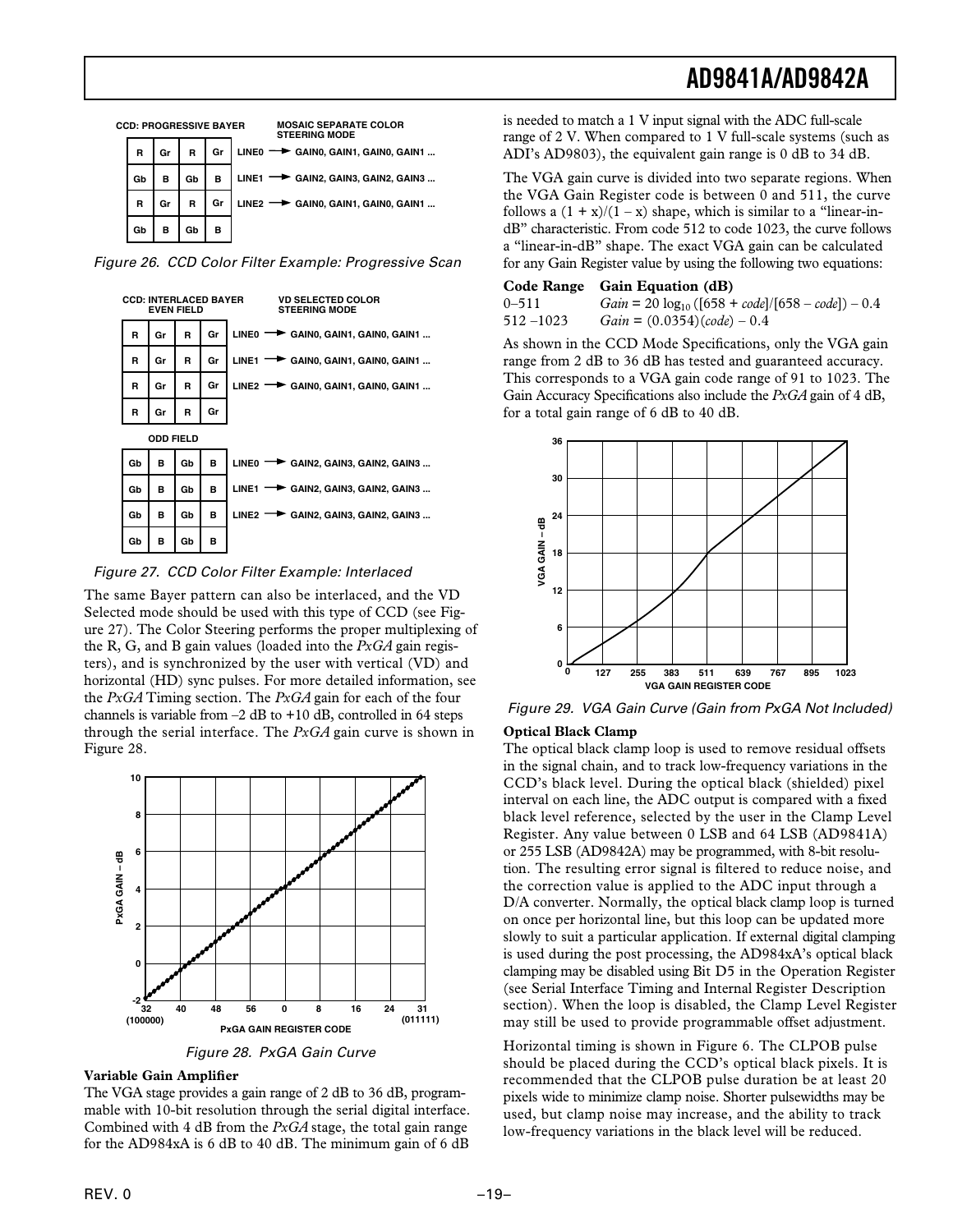#### **A/D Converter**

The AD9841A and AD9842A use high-performance ADC architectures, optimized for high speed and low power. Differential Nonlinearity (DNL) performance is typically better than 0.5 LSB, as shown in TPCs 2 and 4. Instead of the 1 V full-scale range used by the earlier AD9801 and AD9803 products from Analog Devices, the AD984xA ADCs use a 2 V input range. Better noise performance results from using a larger ADC full-scale range (see TPCs 3 and 5).

#### **AUX1 Mode**

For applications that do not require CDS, the AD9841A/AD9842A can be configured to sample ac-coupled waveforms. Figure 30 shows the circuit configuration for using the AUX1 channel input (Pin 36). A single 0.1 µF ac-coupling capacitor is needed between the input signal driver and the AUX1IN pin. An on-chip dc-bias circuit sets the average value of the input signal to approximately 0.4 V, which is referenced to the midscale code of the ADC. The VGA Gain register provides a gain range of 0 dB to 36 dB in this mode of operation (see VGA Gain Curve,

Figure 29). The VGA gains up the signal level with respect to the 0.4 V bias level. Signal levels above the bias level will be further increased to a higher ADC code, while signal levels below the bias level will be further decreased to a lower ADC code.

#### **AUX2 Mode**

For sampling video-type waveforms, such as NTSC and PAL signals, the AUX2 channel provides black level clamping, gain adjustment, and A/D conversion. Figure 31 shows the circuit configuration for using the AUX2 channel input (Pin 34). A external 0.1 µF blocking capacitor is used with the on-chip video clamp circuit, to level-shift the input signal to a desired reference level. The clamp circuit automatically senses the most negative portion of the input signal, and adjusts the voltage across the input capacitor. This forces the black level of the input signal to be equal to the value programmed into the Clamp Level register (see Serial Interface Register Description). The VGA provides gain adjustment from 0 dB to 18 dB. The same VGA Gain register is used, but only the 9 MSBs of the gain register are used (see Table VIII.)



Figure 30. AUX1 Circuit Configuration



Figure 31. AUX2 Circuit Configuration

| D10         | <b>MSB</b><br>D <sub>9</sub> | D <sub>8</sub> | $\mathbf{D}7$ | D <sub>6</sub> | $\mathbf{D}5$ | $\mathbf{D}4$ | D <sub>3</sub> | $\mathbf{D}2$ | $\mathbf{D}1$ | <b>LSB</b><br>$\mathbf{D}^{\mathbf{0}}$ | Gain (dB) |
|-------------|------------------------------|----------------|---------------|----------------|---------------|---------------|----------------|---------------|---------------|-----------------------------------------|-----------|
| $\mathbf X$ | 0                            | x              | x             | X              | X             | X             | X              | ٦z<br>A       | $\tau$<br>A   | X                                       | 0.0       |
|             |                              |                |               | 0              | 0             | 0             | $\theta$       |               |               |                                         | 0.0       |
|             |                              |                |               |                |               |               |                |               |               |                                         | ٠         |
|             |                              |                |               |                | ٠             |               |                |               |               |                                         | $\bullet$ |
|             |                              |                |               |                | ٠             |               |                |               |               |                                         |           |
|             |                              |                |               |                |               |               |                |               |               |                                         | 18.0      |

#### **Table VIII. VGA Gain Register Used for AUX2-Mode**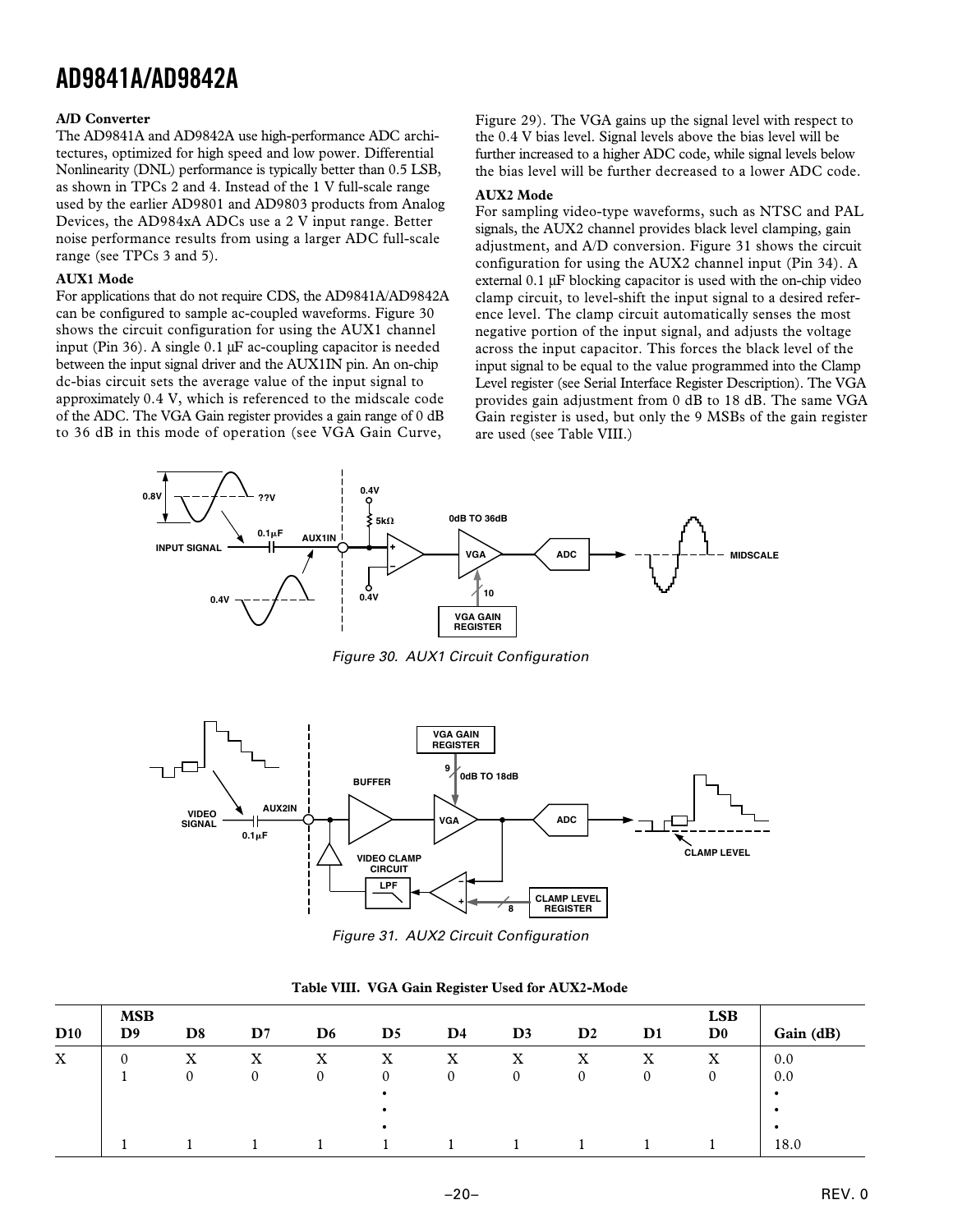### **APPLICATIONS INFORMATION**

The AD9841A and AD9842A are complete Analog Front End (AFE) products for digital still camera and camcorder applications. As shown in Figure 32, the CCD image (pixel) data is buffered and sent to the AD984xA analog input through a series input capacitor. The AD984xA performs the dc restoration, CDS, gain adjustment, black level correction, and analog-todigital conversion. The AD984xA's digital output data is then processed by the image processing ASIC. The internal registers of the AD984xA—used to control gain, offset level, and other functions—are programmed by the ASIC or microprocessor through a 3-wire serial digital interface. A system timing generator provides the clock signals for both the CCD and the AFE.



Figure 32. AD984xA System Applications Diagram



Figure 33. AD9841A Recommended Circuit Configuration for CCD-Mode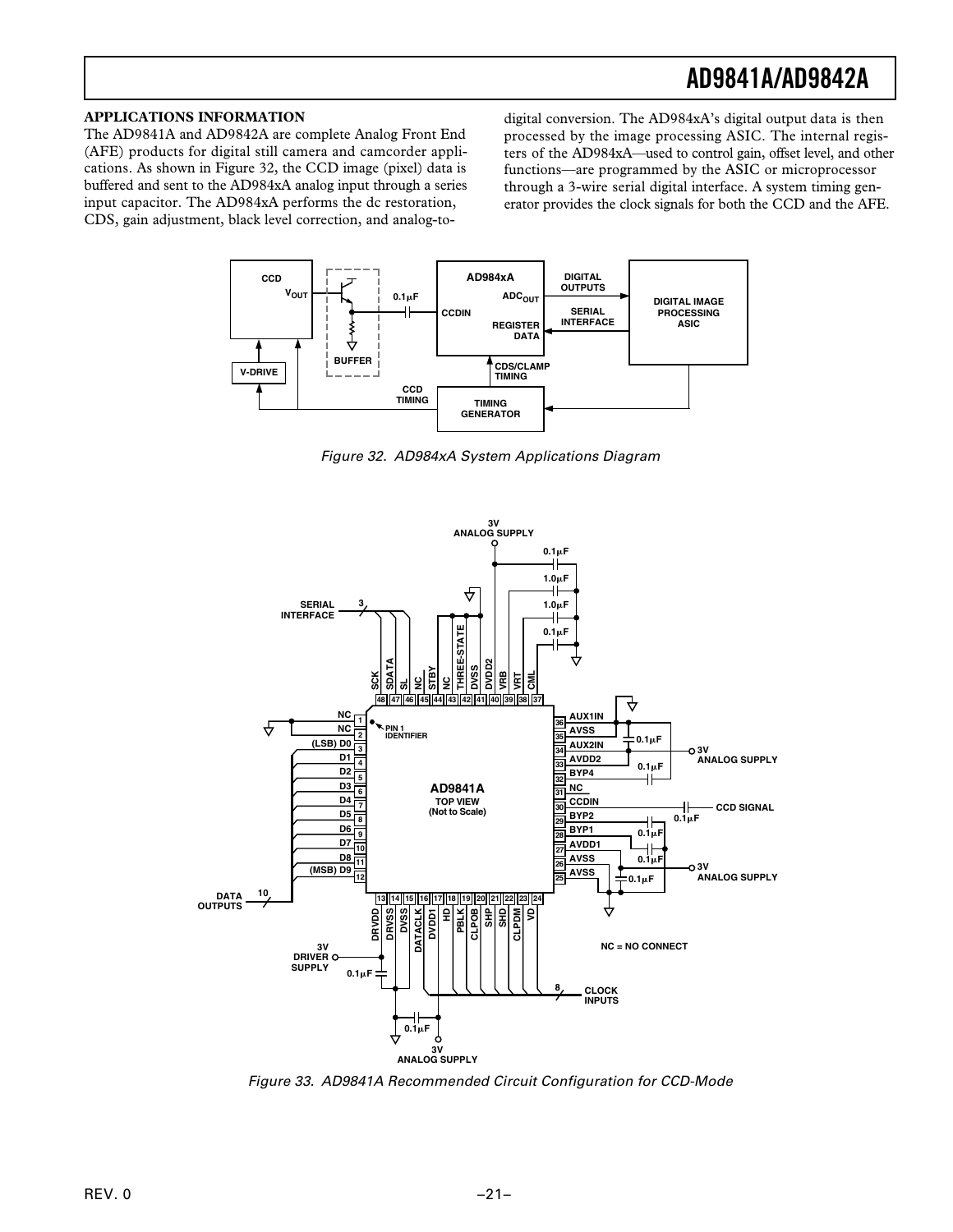

Figure 34. AD9842A Recommended Circuit Configuration for CCD-Mode

#### **Internal Power-On Reset Circuitry**

After power-on, the AD9842A will automatically reset all internal registers and perform internal calibration procedures. This takes approximately 1 ms to complete. During this time, normal clock signals and serial write operations may occur. However, serial register writes will be ignored until the internal reset operation is completed. Pin 43 (formerly RSTB on the AD9842A non-A) is no longer used for the reset operation. Toggling Pin 43 in the AD9842A will have no effect.

#### **Grounding and Decoupling Recommendations**

As shown in Figures 33 and 34, a single ground plane is recommended for the AD9841A/AD9842A. This ground plane should be as continuous as possible, particularly around Pins 25 through 39. This will ensure that all analog decoupling capacitors provide

the lowest possible impedance path between the power and bypass pins and their respective ground pins. All decoupling capacitors should be located as close as possible to the package pins. A single clean power supply is recommended for the AD9841A/AD9842A, but a separate digital driver supply may be used for DRVDD (Pin 13). DRVDD should always be decoupled to DRVSS (Pin 14), which should be connected to the analog ground plane. Advantages of using a separate digital driver supply include using a lower voltage (2.7 V) to match levels with a 2.7 V ASIC, reducing digital power dissipation, and reducing potential noise coupling. If the digital outputs (Pins 3–12) must drive a load larger than 20 pF, buffering is recommended to reduce digital code transition noise. Alternatively, placing series resistors close to the digital output pins may also help reduce noise.